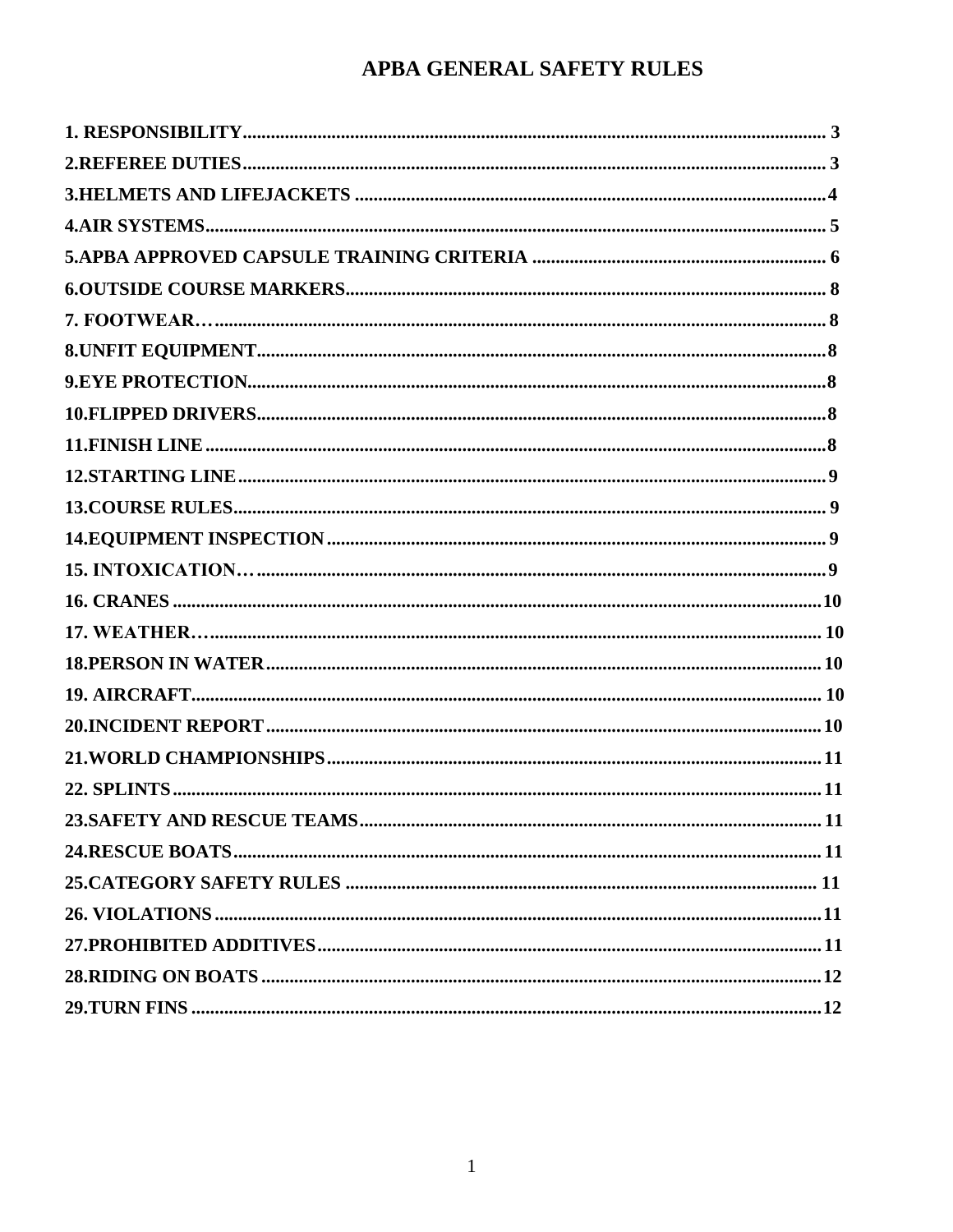# APBA GENERAL RACING RULES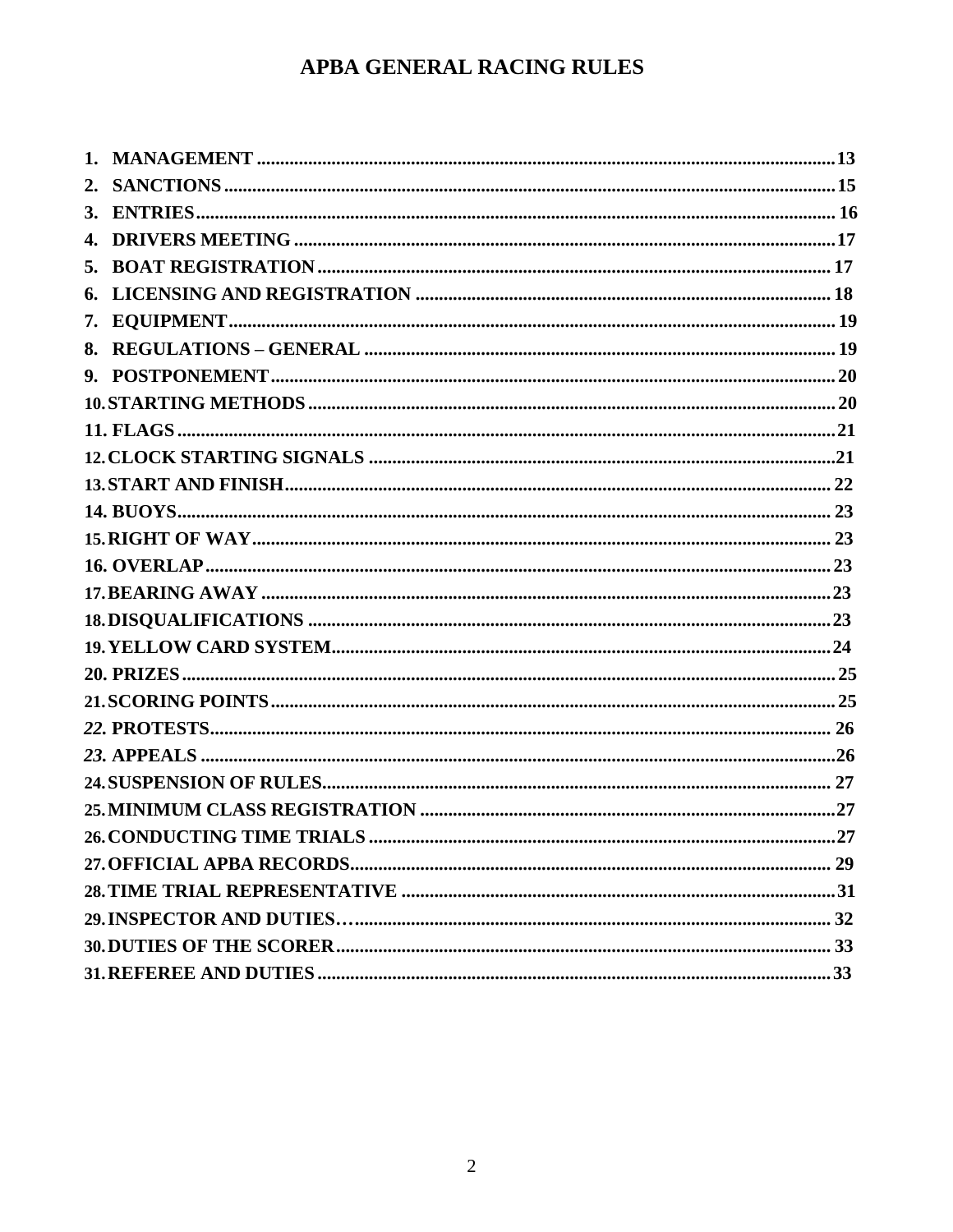# **2022 APBA GENERAL SAFETY RULES as of 3/4/2022**

#### <span id="page-2-0"></span>**Due to the many different characteristics of APBA events, the APBA General Safety Rules do not apply to the Unlimited Category, Offshore Category, and Special Events.**

#### 1. RESPONSIBILITY:

Racing is an inherently dangerous sport and each competitor assumes the risk when he/she participates in an event. While everyone involved— owners, drivers, crewmembers, officials, promoters, and the sanctioning body — can take, and have taken, measures to reduce the risk of serious injury, the risk cannot be eliminated and, in fact, will always be present. It is the participant's responsibility to advise their spouses and next of kin APBA cannot be, and is not, responsible for all or even most aspects of the safety effort. That responsibility instead rests with the various participants in the events asfollows:

- A. APBA: APBA officers, officials, agents, and representatives are not present at APBA events with sufficient frequency to make any representations or warranties of safety to any competitor or other person. As a result, APBA cannot and does not take responsibility to ensure the adequacy - for purposes of safety - of the racing facility, safety personnel or equipment, or conditions of the premises including the waterway. The participants are solely and ultimately responsible for satisfying themselves as to the safety of the premises, pit areas and race course.
- B. Participants: All participants are obligated to inspect the racing facilities, including the pit area and race course, including all of the conditions that would affect their participation in, before and after the event. Participants are solely and directly responsible for the safety of their race craft and racing equipment, are obligated to perform their duties whether as an owner, driver, or crew memberin a manner designated to minimize, to the degree possible, the risk of injury to themselves and others. NEITHER APBA NOR THE PROMOTER/ CONDUCTING CLUB CAN OR WILL BE RESPONSIBLE FOR THE ADEQUACY OF A PARTICIPANT'S RACE CRAFT, RACING EQUIPMENT, OR RACING ACTIVITY TO ACCOMPLISH THIS PURPOSE.

#### <span id="page-2-1"></span>2. REFEREE DUTIES:

The Referee of a sanctioned regatta must require that:

- A. All proper officials are present and functioning during the conduct of the regatta.
- B. Adequate facilities are available for the efficient conduct of the race before the sanctioned testing or racing activity (competition, testing, exhibition) begins.
- C. A properly equipped ambulance will be used; and either a doctor, registered nurse, paramedic, or an EMT will be in attendance.
- D. Two patrol boats as an absolute minimum, and more if conditions warrant, are available for duty on the course at all times.
- E. There must be at every race one or more judge whose duty it shall be to watch for and report violations of safety and racing rules.
- F. The proper number of rescue boats as indicated by the general safety rules and category safety rules.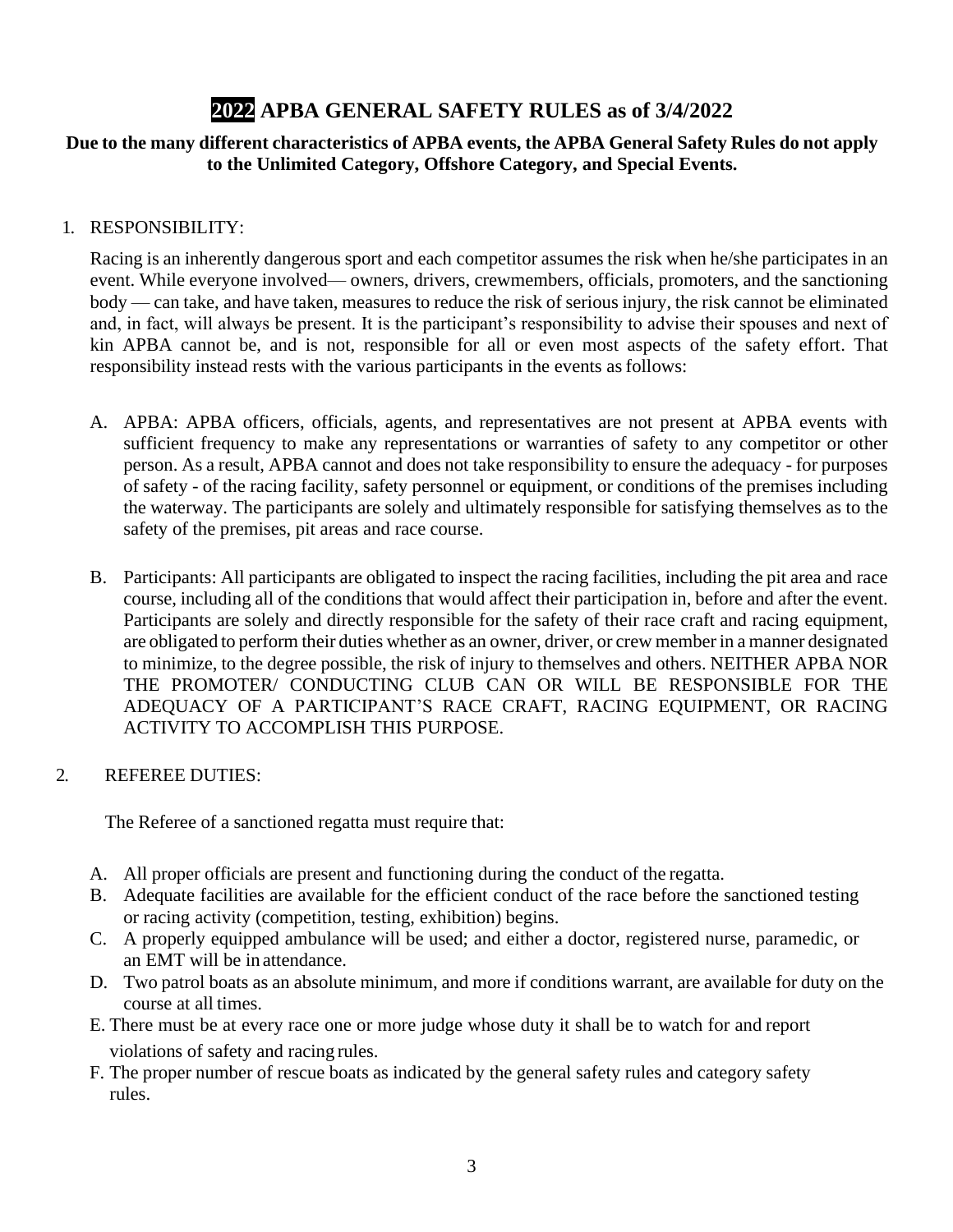#### <span id="page-3-0"></span>3. HELMETS AND LIFEJACKETS;

Helmets and Life Jackets: A driver (and passenger, if any) when operating registered equipment at any time while at a sanctioned regatta, must wear complete safety equipment, including helmet and life jacket, except where exempt, with the following exception: Helmets may be removed only (1) when the boat is stopped or operated off-plane at idle speed, and (2) when there are no other race boats operating on plane on the race course or in the vicinity so as to create a danger, or (3) when the driver's boat is tethered to a tow boat. The helmet only may be removed by drivers of stalled boats during point-to-point marathons. Considering the fact that there is no safest life jacket and helmet that will eliminate all risks, the participants are solely and ultimately responsible for selecting a suitable helmet and life jacket. Only those considered in good condition may be used.

A. Helmets shall meet minimum rating specifications (SNELL 2010**,** SFI, FIA or newer). **Beginning in 2023 ratings must be no greater than 12 years from rated date code (i.e., SNELL2015 rating good through the beginning of the 2027 season).**

#### 1) **Unrestrained Drivers:**

a) The upper fifty percent (50%) of the helmet must be a single color of

the following: yellow or fluorescent (high visibility) yellow or lime green or orange or international orange or fluorescent red. Competitors may put writing or artwork in an area across the front to the helmet directly above the opening. This area is not to exceed  $8"$  wide x  $2"$  high.



#### 2) **Restrained Drivers:**

- a) **The majority (>50%) of the helmet must contain one or more of the following colors: yellow or fluorescent (high visibility) yellow or lime green or orange or international orange or fluorescent red. Additional artwork or lettering is acceptable as long as the majority color(s) are maintained.**
- 3) Half-shell and 3/4 type helmets are not allowed.
- 4) No image recording devices may be attached to helmets.
	- a) Empirical data is showing that when the camera does not disengage immediately upon water impact it can lead to a neck injury. The camera acts as a keel and creates drag using the neck as the fulcrum.
- B. **Life jackets:** All racing life jackets must be constructed in compliance with the **"APBA Life Jacket Basic Manufacturing Specifications"** dated March 1, 2013. Copies are available from APBA National Headquarters.
	- 1) All racing life jackets must have a permanent affixed (sewn in) manufacturer's labelindicating:
		- a) The date of manufacture or the date of recertification.
		- b) The manufacturer's or re-certifier's company name.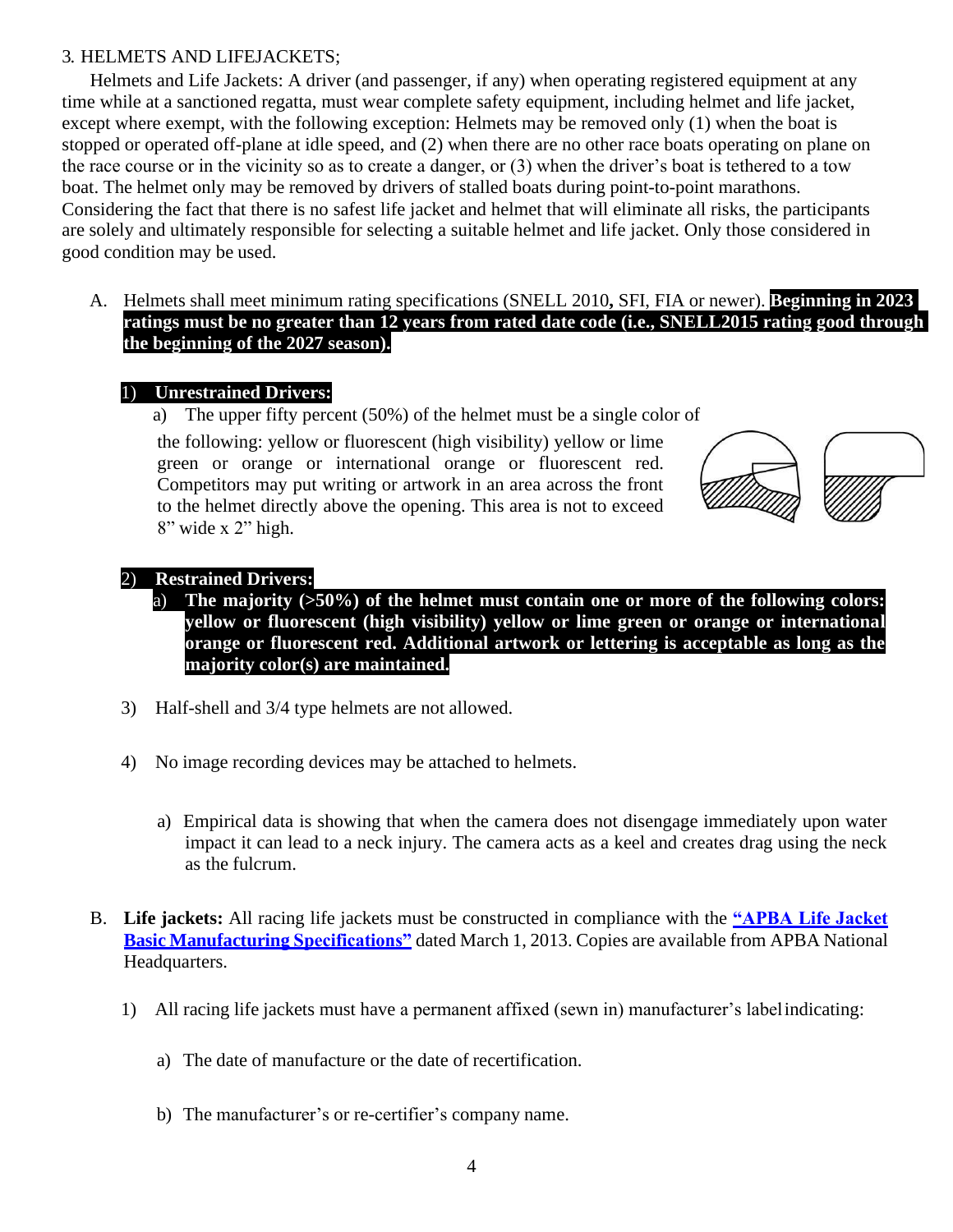c) The type category (A, A-100, B or C)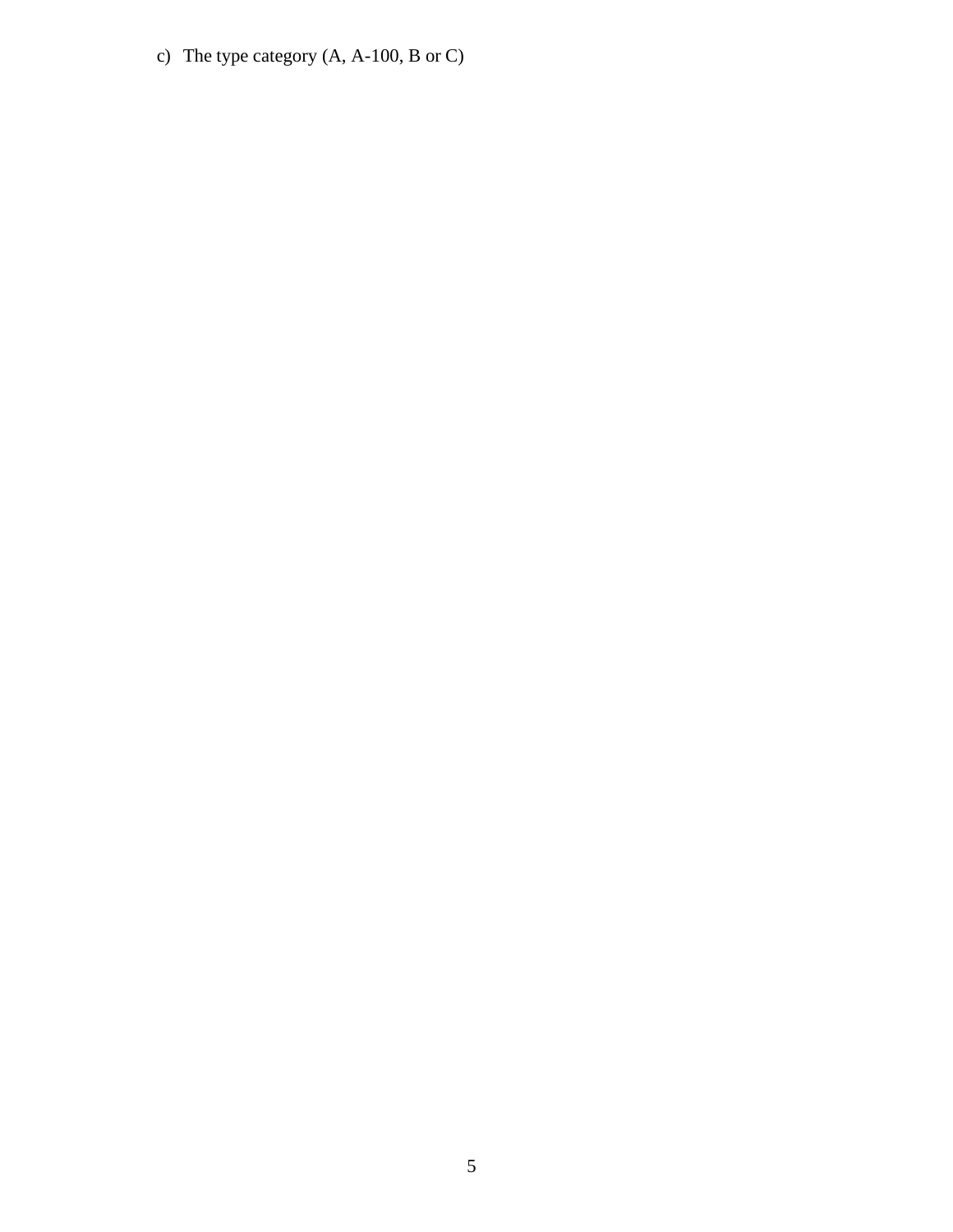- "A" For use in an open cockpit and by an unrestrained occupant. Maximum boat speed is less than 100 mph.
- "A-100" For use in an open cockpit and by an unrestrained occupant. Maximum boat speed is 100 mph or greater. A-100 may also be used where A is required.
- "B" For use by a restrained occupant of a cockpit, not necessarily employing supplemental life support equipment needing life jacket accommodations.
- "C" For use by a restrained occupant of a cockpit that employs supplemental life support equipment.
- d) Color Requirements: All "A" and "A-100" life jackets shall have at least 70% of the upper surfaces above the waist, both front and back, international orange or yellow in color.
- <span id="page-5-0"></span>e) Restrained drivers in cockpits wearing "B" or "C" lifejackets, and the Drag category are exempt from any color requirements.
- f) Every driver shall demonstrate that his life jacket will function properly when requested by the referee.

#### **C. Discipline for non-compliance of all Safety Gear usage:**

- 1) First offense Yellow card
- 2) Second offense 2 Yellow cards
- 3) Third offense Red card

\*\*Refer to General Racing Rule 19 for Yellow Card System Rules

#### 4. AIR SYSTEMS:

Onboard air system usage is recommended or required for all drivers in reinforced cockpits (capsuleboats).

- A. Inboard:
	- 1. Type 4 capsule (F-16 type structural) mandatory; 30 cu. ft. air tank capacity mandatory.
	- 2. Type 1, 2, 3, recommended; 30 cu. ft. air tank capacity recommended.
- B. Inboard Endurance: mandatory; 30 cu. ft. air tank capacity mandatory.
- C. OPC: recommended; 30 cu. ft. air tank capacity recommended.
- D. PRO: recommended; 30 cu. ft. air tank capacity recommended.

E. Vintage OPC capsule equipped: mandatory if full time air is required, otherwise recommended; 30 cu. ft. air tank capacity recommended.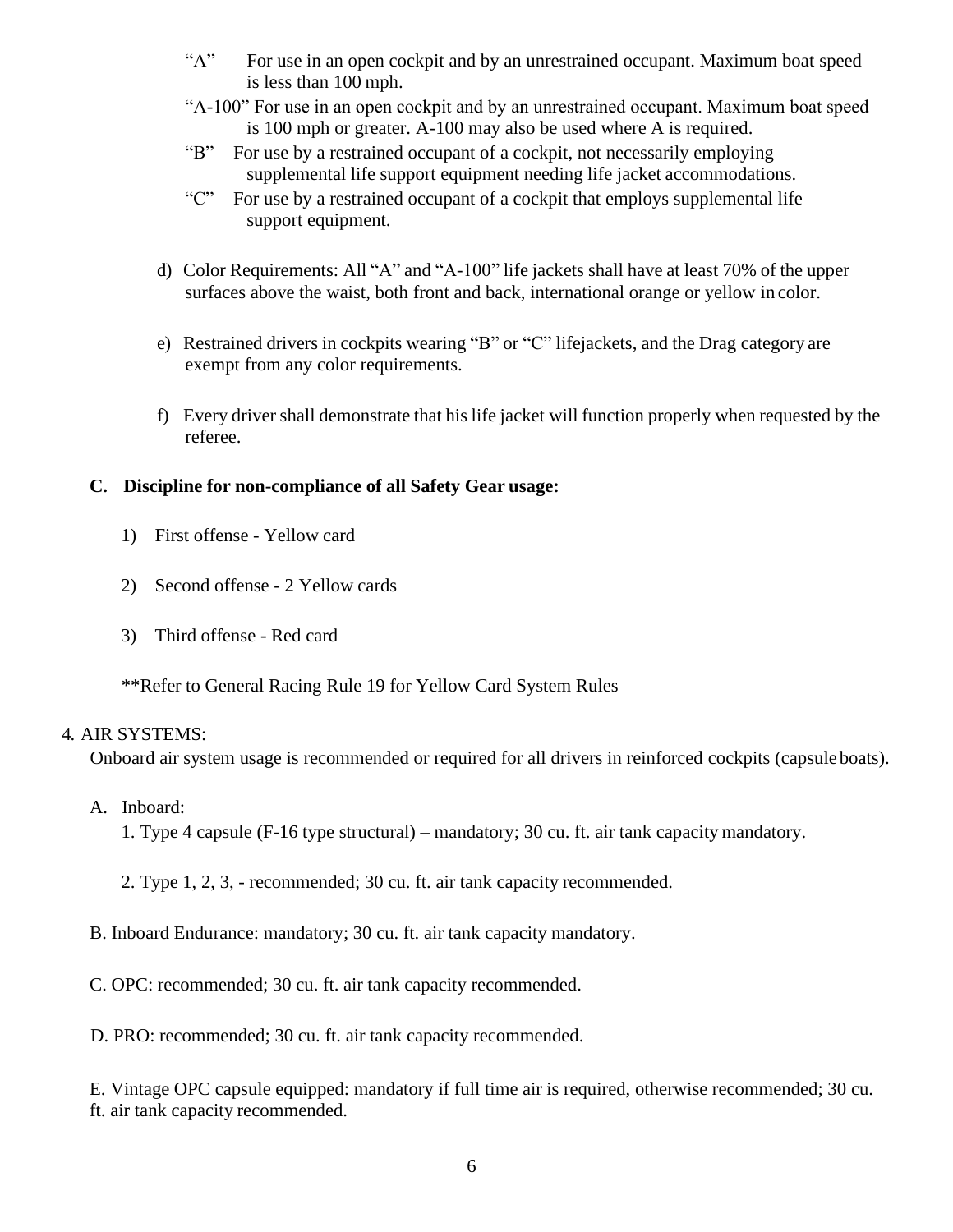F. The driver's mask must cover the driver's nose and mouth and be designed to be watertight. The mask must be attached in such a way as to prevent its being dislodged or removed inadvertently. An ambient air valve is allowed; an ambient air valve is required when air tank capacity is less than 30 cu. ft. The mask shall be worn by the driver anytime the boat is under racing or testing conditions.

<span id="page-6-0"></span>G. Air tank: All tanks regardless of size shall be designed for the delivery of breathing air. The tank shall be stamped to verify inspection and certification of the tank to meet D.O.T. (US Department of Transportation) or T.C. (Transportation Canada) standards. The air tank shall be securely mounted to the boat; a commercially made driver worn holster is acceptable only for appropriately sizedtanks.

H. All components of the air system shall be rated for use with compressed air and with the pressures utilized. All connections in the air system shall meet diving industry standards (SCUBA type), including high pressure, crimped hose ends. Hose clamps, push-lock or similar low-pressure connections are not allowed.

I. A quick release pressure sealing coupler shall be used to connect the air supply hose from the tank (first stage regulator) to the driver mask hose (second stage regulator); the driver mask hose length shall be 10 inches (min) to 36 inches (max) to the connection; the air supply hose from the tank to the driver mask hose connection shall be ten (10) to fifteen (15) feet long (Inboard) or of sufficient length to move driver clear of farthest side or front of hull (OPC/PRO) measured from the center of the steering wheel. The female coupler fitting shall be attached to the air supply hose from the tank; the male coupler fitting shall be attached to the driver mask hose. A tee block with two male coupler fittings, attached to the driver mask hose, is allowed. Parker part number SH1-62 / SH1-63 (or other manufacturer interchange) is the accepted design sealed coupler assembly; stainless steel material is highly recommended; brass is an acceptable alternative.

#### 5. APBA APPROVED CAPSULE TRAINING CRITERIA:

All procedures are to be discussed in detail with the driver before they are carried out. Drivers must indicate that they understand the procedure to be carried out and are comfortable with it prior to each exercise.

APBA Capsule Training for drivers shall be performed under the following conditions:

- 1. controlled environment;
- 2. no water current;
- 3. minimum underwater visibility 4 feet;
- 4. minimum two (2) certified divers shall be in the water while training is conducted;
- 5. divers must be able to clearly see the driver and the driver's face throughout the trainingexercise;
- 6. minimum water depth shall be 5 feet, maximum water depth recommended is 15 feet. It is highly recommended that APBA Capsule Training shall take place in a swimming pool.
	- A. Orient driver with procedures and drill.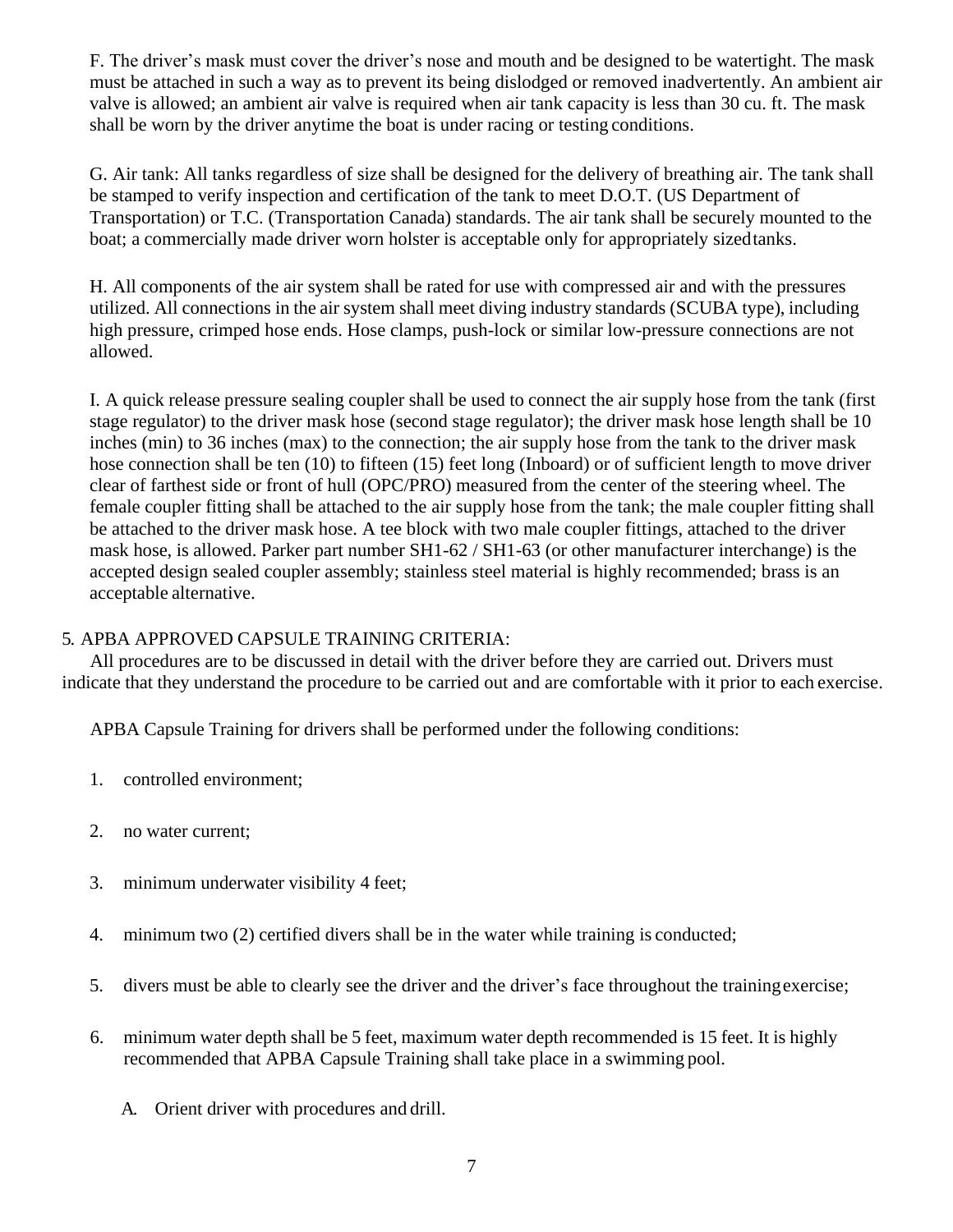- B. Familiarization with driver's airsystem.
	- 1) Driver demonstrates knowledge of operation and proficiency with his equipment.
	- 2) Driver demonstrates ability to utilize and clear his system in the pool with divers standingby.
- C. Familiarization with diver's SCUBA regulator.
	- 1) Function and use of regulator explained.
	- 2) Demonstration of methods to clear regulator.
	- 3) Explanation of breathing techniques, i.e., DO NOT HOLD YOUR BREATH!
	- 4) Driver demonstrates use of regulator underwater.
	- 5) Driver demonstrates how to clear regulator.
- D. Familiarization with capsule safety equipment and function, i.e., steering wheel release, harness release and canopy release.
	- 1) Driver demonstrates ability to release steering wheel, harness, and canopy.
- E. Orient driver on procedures to extricate himself from the capsule.
	- 1) Review extrication procedures. (1) canopy (2) wheel (3) safety harness (4) roll forward andout
	- 2) Explain proper method for exiting capsule (driver rolls forward into a "C", coming up in front of boat)
	- 3) Explain signals to be used
		- a) Driver ready (thumbs up)
		- b) Driver needs help (a clenched fist held out); safety divers will extricate.
	- 4) Go over procedure to be followed; when signals are to be given, safety procedures, how drill will be conducted.
	- 5) Driver is strapped into capsule with a SCUBA regulator.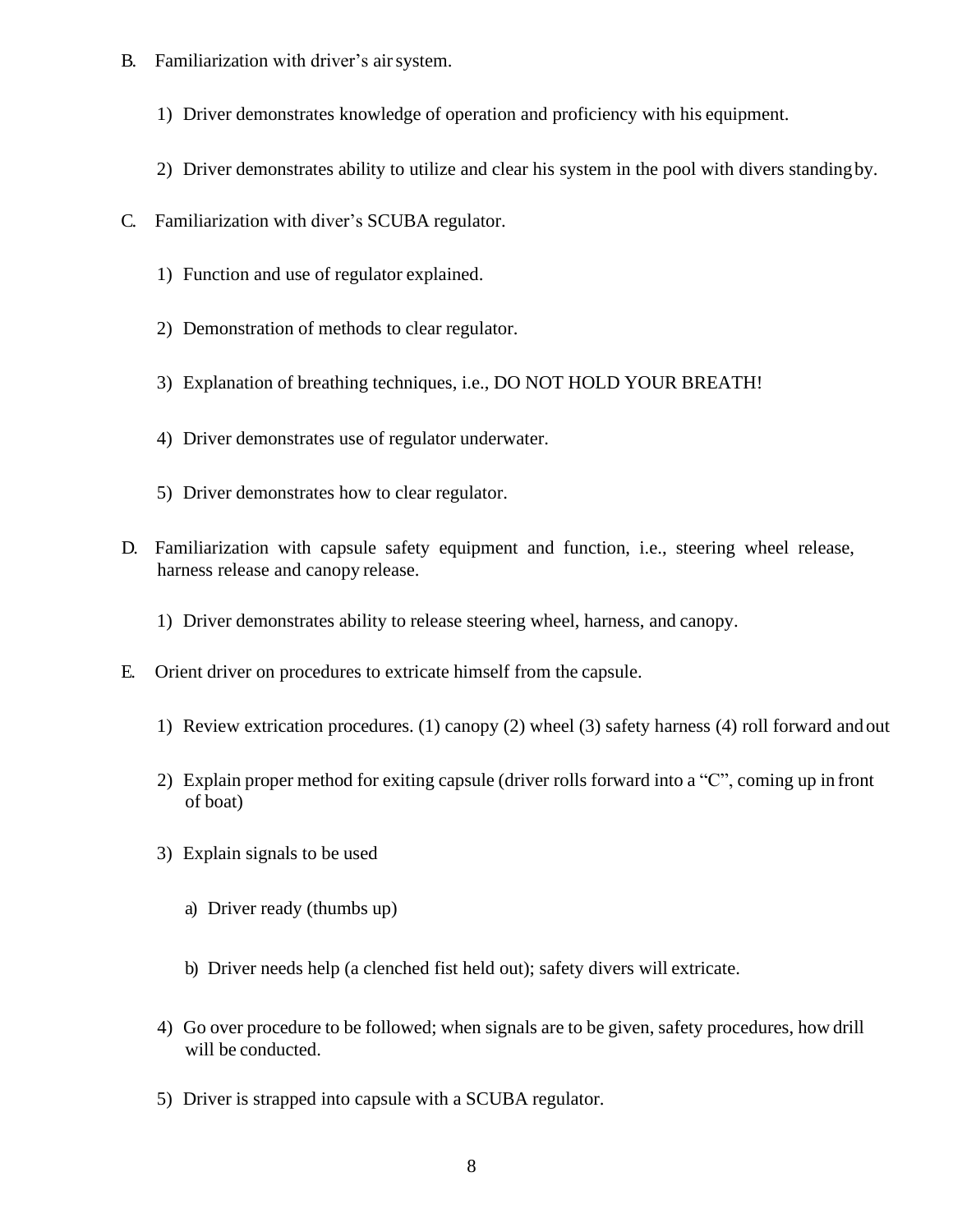- 6) Driver is asked if he is ready and signals, he is ready.
- F. Driver is flipped and allowed to extricate himself using SCUBA air.
- G. Driver is strapped into capsule using his own air system.
- H. Driver is asked if he is ready and signals, he is ready.
- I. Driver is flipped and allowed to extricate himself using his own air system.

<span id="page-8-0"></span>J. Optional: Driver is strapped into capsule using either his own air system or a SCUBA regulator with mask/visor blacked out.

- 1) Driver is asked if he is ready and signals, he is ready.
- 2) Driver is flipped and allowed to extricate himself using his own air system or SCUBA.

K. Driver should be wearing his flotation device and helmet he wears while racing. It isrecommended that the driver also be wearing his driving suit and shoes.

## 6. OUTSIDE COURSE MARKERS:

It is mandatory that all race courses have outside course marker/buoys surrounding the race course; these outside markers shall be visually different (different color) from the inside course markers. The areabeyond the outer course markers is out-of-bounds; boat re-entry to the race course is subject to APBA rule provisions and/or referee instructions. The Offshore category and marathon racing are exempt.

#### <span id="page-8-1"></span>7. FOOTWEAR:

All participants must wear closed footwear when driving boats or working as pit crew (working on boats, launching boats, or retrieving boats) in the restricted area.

# 8. UNFIT EQUIPMENT:

The Referee shall prohibit use of any equipment he deems unfit forservice.

# <span id="page-8-2"></span>9. EYE PROTECTION:

When driving or riding in any racing craft, eye protection in the form of a helmet face shield, goggles or ANSI/OSHA approved safety glasses with restraint straps shall be mandatory.

A. A full canopy is described as "a cover for the top of the reinforced cockpit which completely encloses the driving compartment and is securely fastened". Canopies meeting this criterion shall be considered sufficient eye protection.

# 10. FLIPPED DRIVERS:

Flipped drivers, if uninjured, should clasp hands above head as an "okay" signal.

#### 11. FINISH LINE:

After crossing the finish line, a boat shall not interfere with any boat still in the race so as to affect the time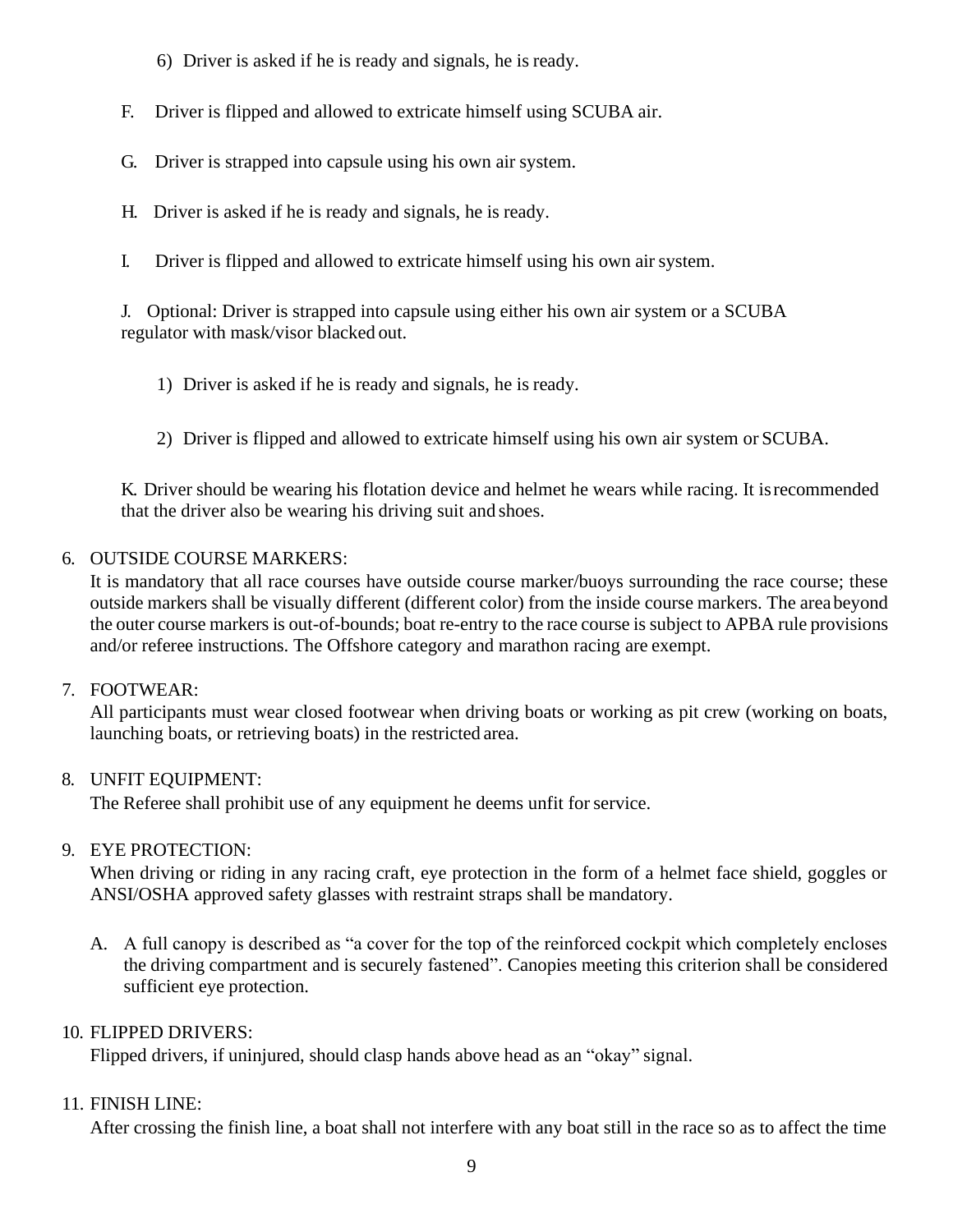<span id="page-9-0"></span>of such boat at the finish.

### 12. STARTING LINE:

<span id="page-9-2"></span>The starting line shall be of sufficient length to permit all starters to start abreast without interference, except (modified) LeMans, marathon and offshore starts. Both ends of the starting line shall be plainly marked, and the flagman, if any, shall be on the line, clearly visible to all contestants. All competing boats must crossthe starting line between the markers indicating the official starting line and official stand.

### <span id="page-9-1"></span>13. COURSE RULES:

Boats and participants shall be controlled by all rules after the warning or preparatory signal has been given, and until the particular boat has finished and is free and clear of the race course or has withdrawn from the race and left the course.

A. Audio communication (radio, etc.) from shore to driver is mandatory for all boats with a reinforced cockpit (capsule boats). A spotter or spotters in audio contact with the driver(s) shall be stationed in immediate proximity to the referee or his/her designee to facilitate direct communication with the driver(s) as directed by the referee or his/her designee.

## 14. EQUIPMENT INSPECTION:

If requested, it is the responsibility of the driver or owner to submit his equipment for safety inspection. If, in the judgment of the Inspector or Referee, a boat is unseaworthy, unsafe, or unmanageable, he shall refuse to allow the boat to participate in the race. The Referee, at his discretion, may require any flipped boat or boat involved in any accident to be re-inspected before entering another heat ofracing.

## 15. INTOXICATION:

No contestant shall participate in a race, nor shall any official serve in an official capacity, after having consumed alcohol or controlled substances or while intoxicated.

- A. The phrase "after having consumed or while intoxicated" shall mean from midnight before the day of the race and until the driver has been cleared through inspection.
- B. Intoxicated means under the influence of
	- 1) Alcohol,
	- 2) A controlled substance,
	- 3) Any drug, or
	- 4) Any combination of the above, such that there is an impaired condition of thought and action and loss of normal control of a person's faculties to such an extent as to endanger any person.
- C. At all APBA sanctioned Regattas a Breathalyzer test may be required of any participant (anyone required to sign the insurance participant form) under the following guidelines:
	- 1) A Race Committee may, at the time of issuing a sanction, set in place a program to test any or all participants.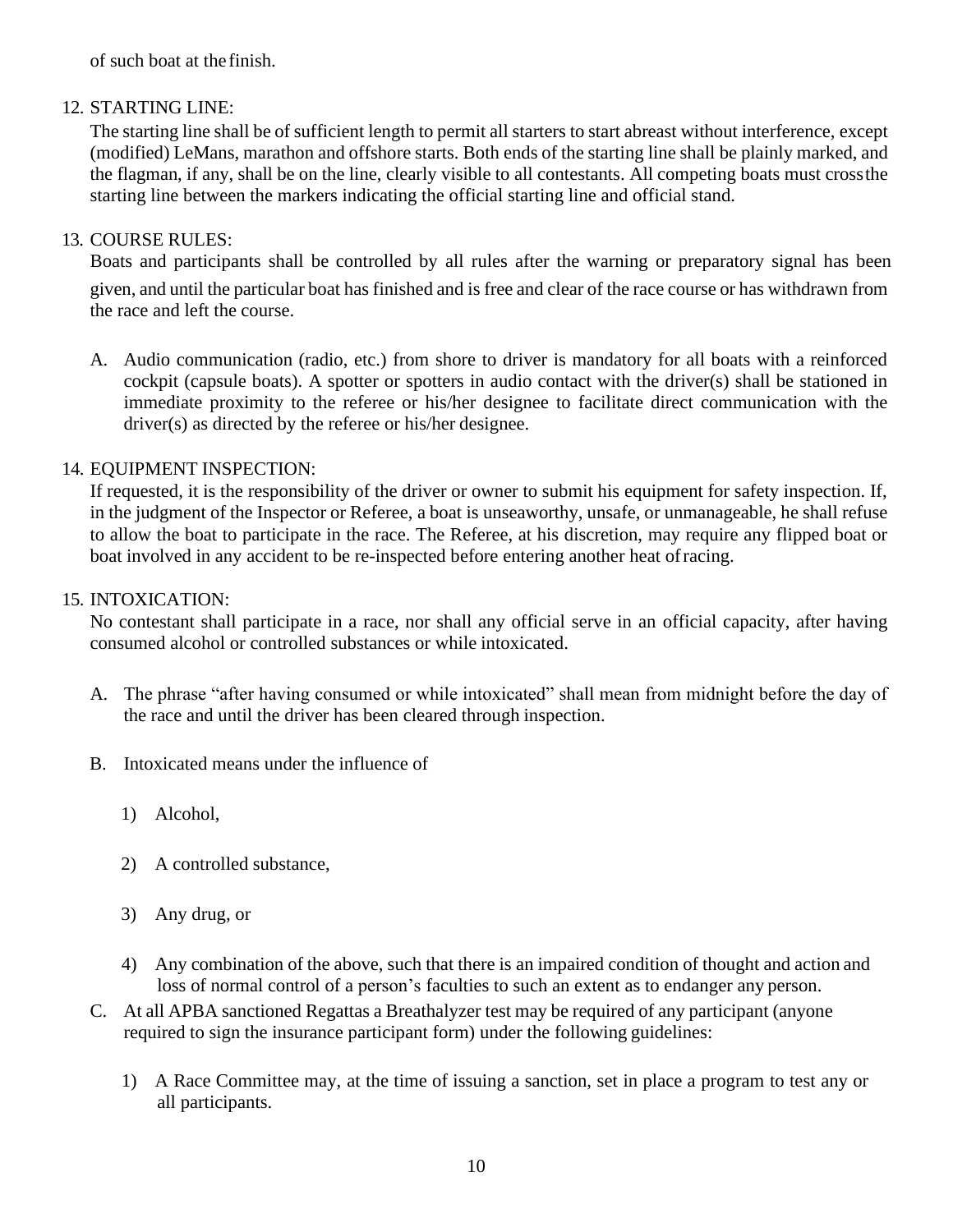- 2) The Referee has the authority to require any or all participants (including non-member holders of hot pit passes) to submit to a Breathalyzer test.
- 3) The Risk Manager or Race Director shall have the authority to require the referee to submit to a Breathalyzer test and/or to ask the referee to test any participant.
- 4) Permissible Breathalyzer tests include:
	- a) Breathalyzer test administered by Police, Sheriff, or another qualified agent.
	- b) Over-the-counter Breathalyzer test administered by the Referee or his designee. Participants failing this type of test may pursue, at their own expense, a retest as listed in 14.C.4) a) to verify results. The retest must be administered on site under the observation of the referee or his designee.
- 5) Tests may be administered on race day from 7:30 AM until one-half hour after the final heat has concluded.
- 6) Criteria: The maximum allowable test limit shall be no greater than .00 BAC. Refusal to take the test will be considered a failed test.

#### <span id="page-10-0"></span>16. CRANES:

The areas in which the cranes are located shall be separated from all other pit areas. Access to the crane area shall be restricted and limited to authorized personnel.

#### 17. WEATHER:

With regard to weather conditions, racing shall take place at the Referee's discretion.

#### 18. PERSON IN WATER:

Local race committees shall not establish a ground rule which employs a person in the water or a person in a stopped boat as a coursemarker.

#### 19. AIRCRAFT:

Race coverage by overhead aircraft shall be conducted in the following manner:

- A. All persons wishing to fly any aircraft over a race course in which power boats are competing shall obtain prior approval from the Referee and be briefed as to any rules that may beimposed.
- B. Flight permission shall be granted at the discretion of the Referee, giving priority to those crafts whose purpose shall be racepatrol.

#### 20. INCIDENT REPORT:

The Referee shall immediately submit incident (accident) report forms following the event and follow all instructions contained in the current form. This does not preempt local authorities from reporting those accidents required by state and federal law. Race officials will assist local authorities in completing reports if necessary.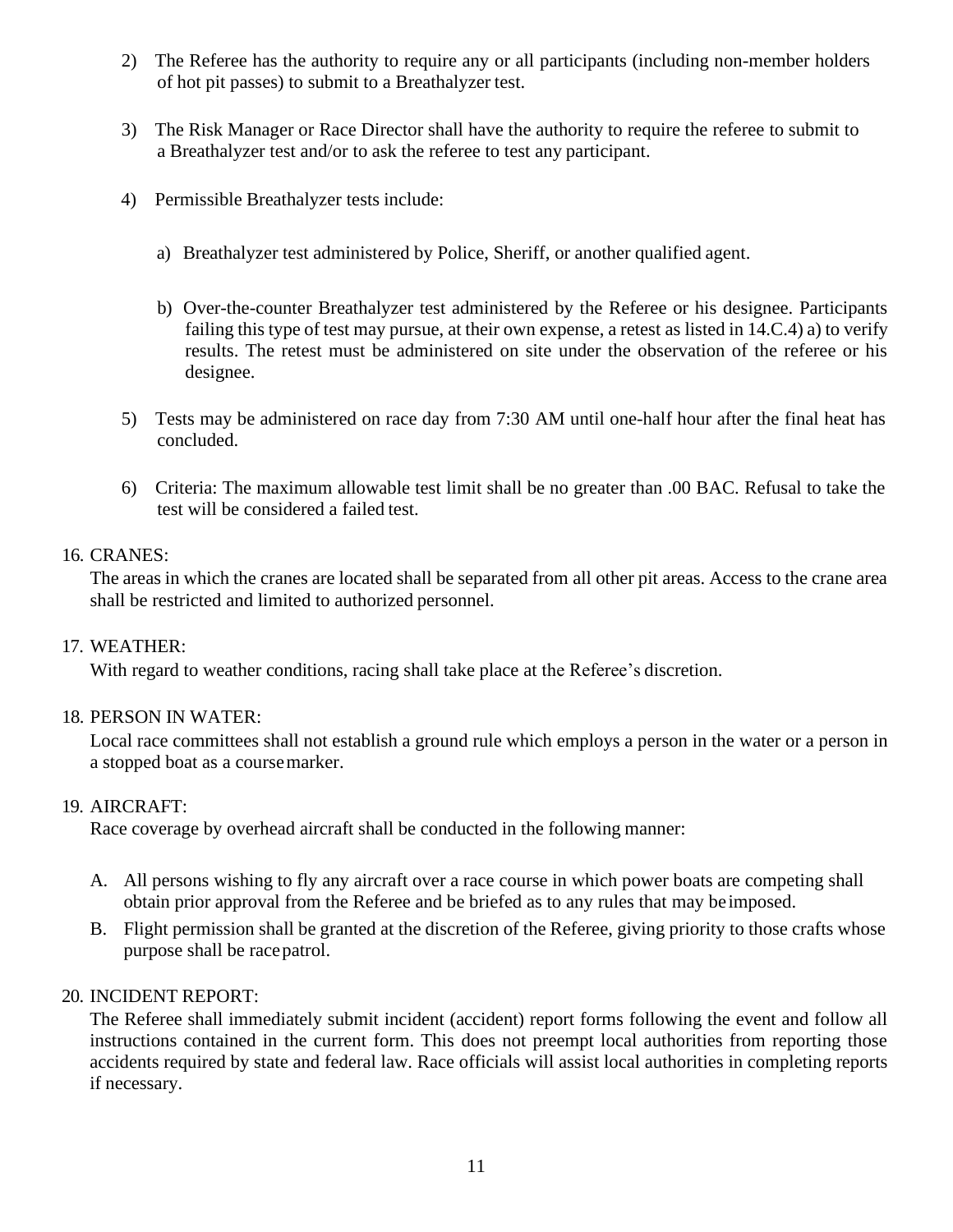#### <span id="page-11-0"></span>21. WORLD CHAMPIONSHIPS:

When APBA classes compete for "World Championships," APBA safety rules shall apply.

### 22. SPLINTS:

No contestant shall participate in an APBA-sponsored event with any type of splint, including, but not limited to, a cast or brace applied to his body without showing written authorization from a medical doctor and approval by the Referee at the particular event.

### 23. SAFETY AND RESCUE TEAMS:

- A. The Safety  $\&$  Rescue Team is defined as the team designated to provide medical care and rescue services to APBA boat racers. These teams must meet the criteria set forth in the category Safety & Rescue Team section of the rule book.
- <span id="page-11-1"></span>B. Each category must establish minimum Safety & Rescue Team criteria, including personnel,equipment and operations.
- C. If, during competition or testing, a driver appears to need medical assistance or rescue services, the Turn Judge or Safety & Rescue Team must signal the Referee to stop the race.

## 24. RESCUE BOATS:

- A. The rescue craft shall have radio communications with the Referee, or his designee.
- B. The rescue craft crew shall lift all accident victims from the water in as nearly a horizontal position as possible on a Stokes, or backboard type litter.
- C. The rescue boat staff shall consist of a minimum of two persons. All personnel on the RescueBoat must be a minimum of 18 years of age.
- D. When any participating driver is strapped into any racing boat, a qualified diver must be included in the rescue crew, and such diver must be made familiar with the restraint systems used.

#### 25. CATEGORY SAFETY RULES:

Rules passed by the National Safety Committee take precedence over those written by any category. Categories, when writing rules regarding a subject covered by General Safety Rules, may only add more restrictive details. These more restrictive rules will then prevail for that category.

#### <span id="page-11-2"></span>26. VIOLATIONS:

A violation of any General Safety Rule and/or Category Safety Rule may result in a disqualification for the class in which the violation was found, effective with the first race of the day of the violation, and until the violation is corrected. Any violation of a safety rule: a safety rule of a non-speed advantage nature: unless otherwise specified, shall result in a yellow card to the driver.

#### 27. PROHIBITED ADDITIVES:

The use of the following substances greater than that allowed in commercial gasoline by the current EPA upper limits are forbidden to be present in gasoline during any APBA event: Acrylonitrile, Aminodipheryl, Aniline, Benzene, Benedine, Beryllium compounds, Bromine compounds, Chromoethylether, Chlorine compounds, Ethylene oxide, Hydrazine compounds, Manganese compounds, Nitrobenzene,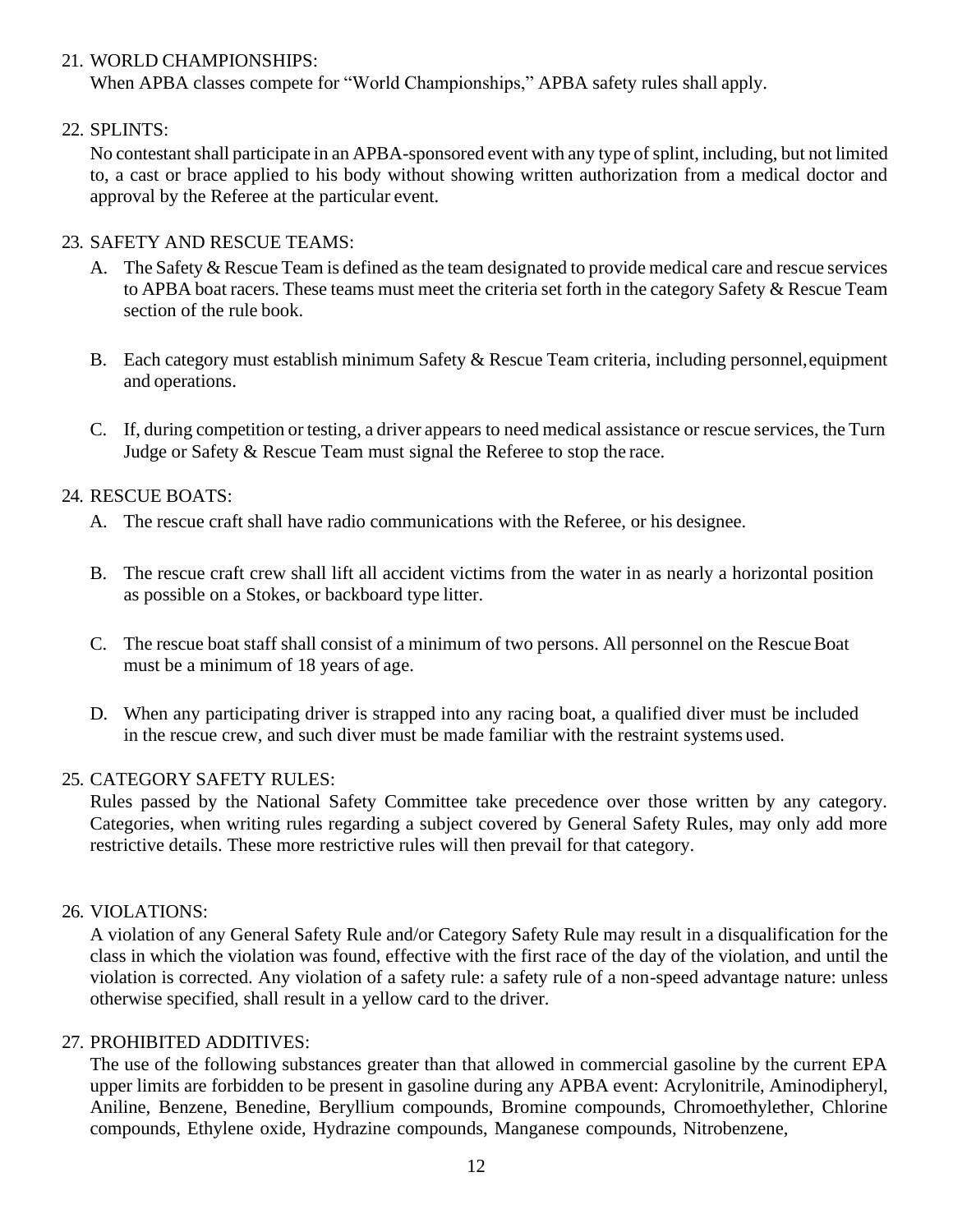<span id="page-12-0"></span>Nitrochlorobenzene, Nitrogen compounds, Nitrodipheryl, Propylene oxide and Tert Butyl toluene. The penalty for a first violation will be disqualification from the race and a two-year suspension. A second offense will result in a lifetime suspension.

#### <span id="page-12-1"></span>28. RIDING ON BOATS:

No crew member may be on a race boat while it is in the water under power unless an emergency requires assistance. Failure to comply with this rule will result with the driver earning two yellow cards.

#### 29. TURN FINS:

Leading edge radii of less than .500", in sideview, are prohibited on outboard hydroplanes and runabout fins. Leading edge are defined as any edge that can be seen in front view.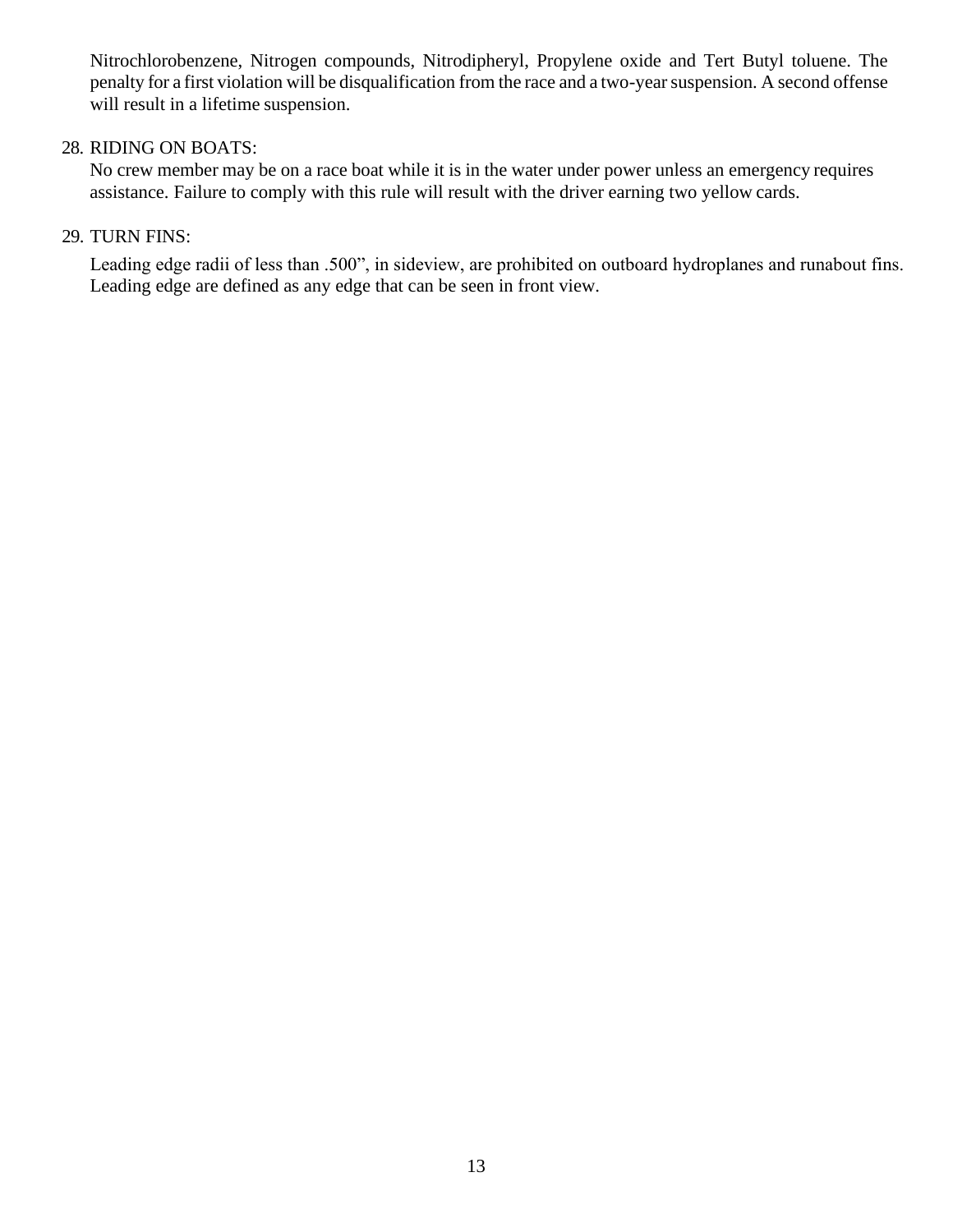# **2022 APBA GENERAL RACING RULES**

#### <span id="page-13-0"></span>**RULE 1 • MANAGEMENT**

- 1. All races and all boats taking part therein shall be under the control and direction of a Race Committee, consisting of the Race Director, Timer, Scorer, Starter, and Inspector, as printed on the sanction, all of whom shall be current members of the APBA. The Chief Referee, Assistant Referee(s), and Assistant Risk Managers(s) are not part of the Race Committee. Matters shall be subject to its approval and control, and all questions and disputes that may arise shall be decided by it. Its decision may be overruled by the Chief Referee, from whose ruling an appeal maybe carried to the appropriate racing commission.
	- A. Referee
		- 1) Referees must be at least 18 years old.
		- 2) The Referee shall be the Chief Representative of APBA at APBA events and shall have broad authority, including but not limited to the following:
			- a) To remove any official or assistant at any time who in the opinion of the Referee, fails to perform satisfactorily.
			- b) To work with Race Committee in modifying the race course as may be deemed necessary to assure the safety of drivers and spectators; and,
			- c) To postpone any competition for reasons of safety or forces beyond the control of APBA and/or the organizer.
		- 3) The Referee shall forward to the National Headquarters of APBA, as soon as feasible after an event, a report which shall include at least the following information:
			- a) Details of any accidents; incident report(s), a copy which will be forwarded to the specific category chairman and the Insurance Committee by headquarters.
			- b) Details of protest or appeals received by the Referee in any decisions which they may have rendered in connection therewith;
			- c) Any action taken or penalties imposed;
			- d) General observations and recommendations pertaining to the event; and
			- e) Any other material that the Referee may deem appropriate or as the National Headquarters of APBA may request.
			- f) To serve as the Risk Manager and make sure that the event is in full compliance with all APBA rules and requirements.
	- B. Assistant Risk Manager
		- 1) There may be more than one Assistant Risk Manager at any regatta. The Assistant Risk Managers must be members of APBA and at least 18 years old. The Assistant Risk Managers are NOT members of the Race Committee and will have NO other duties than those concerning the SAFETY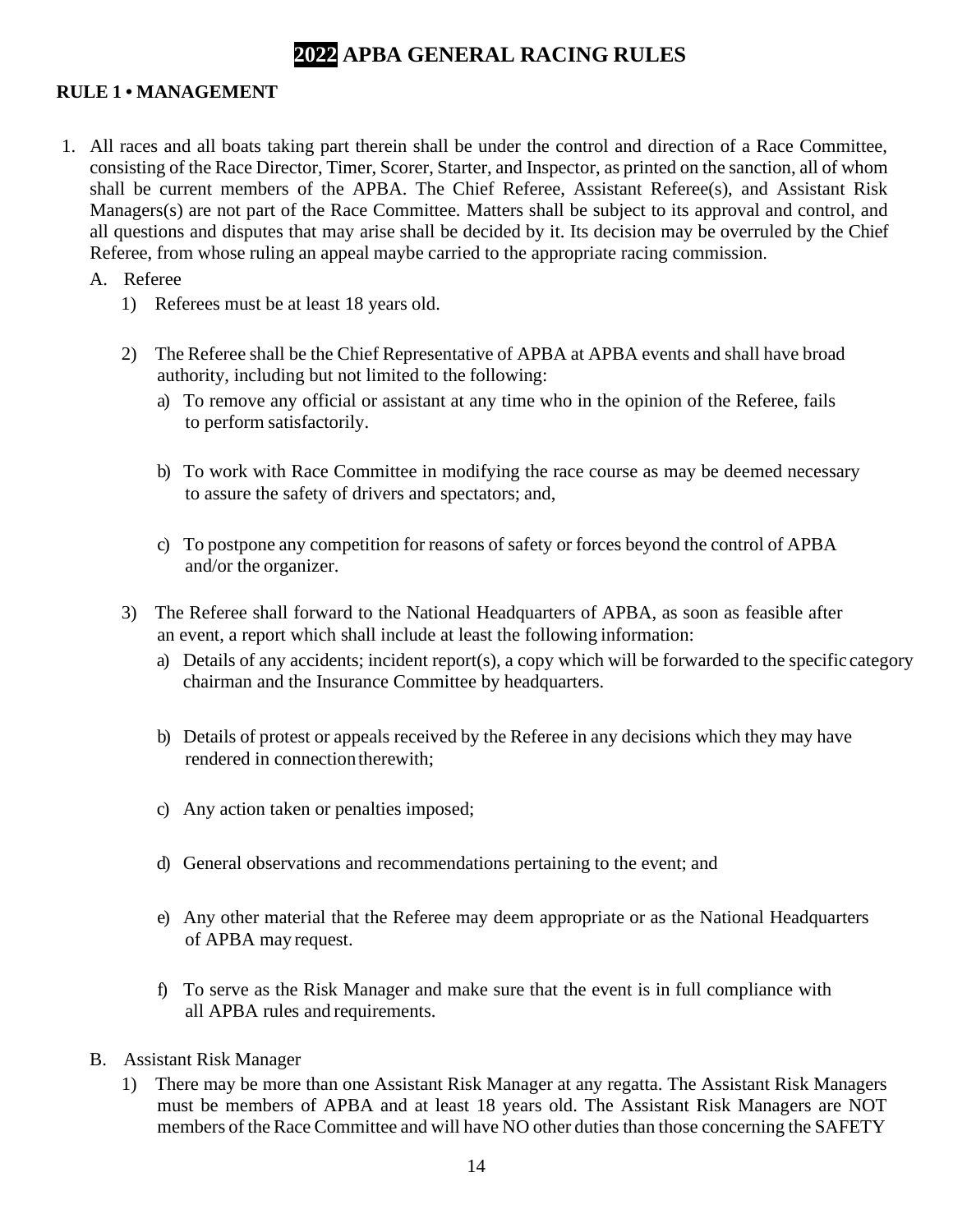of the event. The Assistant Risk Managers must work with the referee to make sure that the event is in full compliance with all APBA rules and requirements.

- 2) The Assistant Risk Managers will report any and all violationsimmediately to the Referee and have the authority to correct any violation. The Referee and Assistant Risk Managers must work together.
- 3) Officials who have passed the previous year's test shall be grandfathered for a period of 45 days after the new test comes out.
- C. Timer and Scorer
	- 1) The Timer and Scorer shall obtain, accurately compile, and record all necessary timing and scoring information for each racing competition.
- D. Inspector
	- 1) In APBA racing competition, the Inspector shall supervise the technical aspects of the competition.

The Inspector may appoint a committee to assist with the duties of the Inspector. The Inspector shall have the following specific duties and authorities:

- a) To conduct before, during and after a competition such inspections and examinations of the equipment entered in such competitions as may be deemed necessary or appropriate to determine compliance with all and supplementary regulations applicable to such competition and to ascertain whether any potentially dangerous conduct may exist;
- b) To supervise and maintain control of the inspection areas during the course of an event;
- c) To take possession and conduct such examination of any and all equipment, to determine compliance with applicable rules and regulations at the conclusion of competition;and,
- d) To prepare and deliver to the Referee immediately following each competition any reports as may be necessary for the Referee to make during the course of the event.
- E. Race Director
	- 1) The Race Director shall function as Chairman of that event's Race Committee. It shall be the responsibility of the Race Director to effectively organize the racing event, to implement appropriate safety measures and to provide the necessary personnel and adequate facilities as required by APBA for officials, competitors and other participants to ensure the appropriate environment for an APBA sanctioned event, and to assist APBA in the securing of entries.
- 2. The decision of the Race Committee shall be based upon these rules, but as no rules can be devised capable of meeting every incident and accident of racing, the Race Committee should be guided by the ordinary customs of the sea, and discourage all attempts to win a race by other means than fair racing, superior skill and speed.
- 3. No member of any Race Committee nor the Referee shall take part in the decision of any question in which he is directly interested.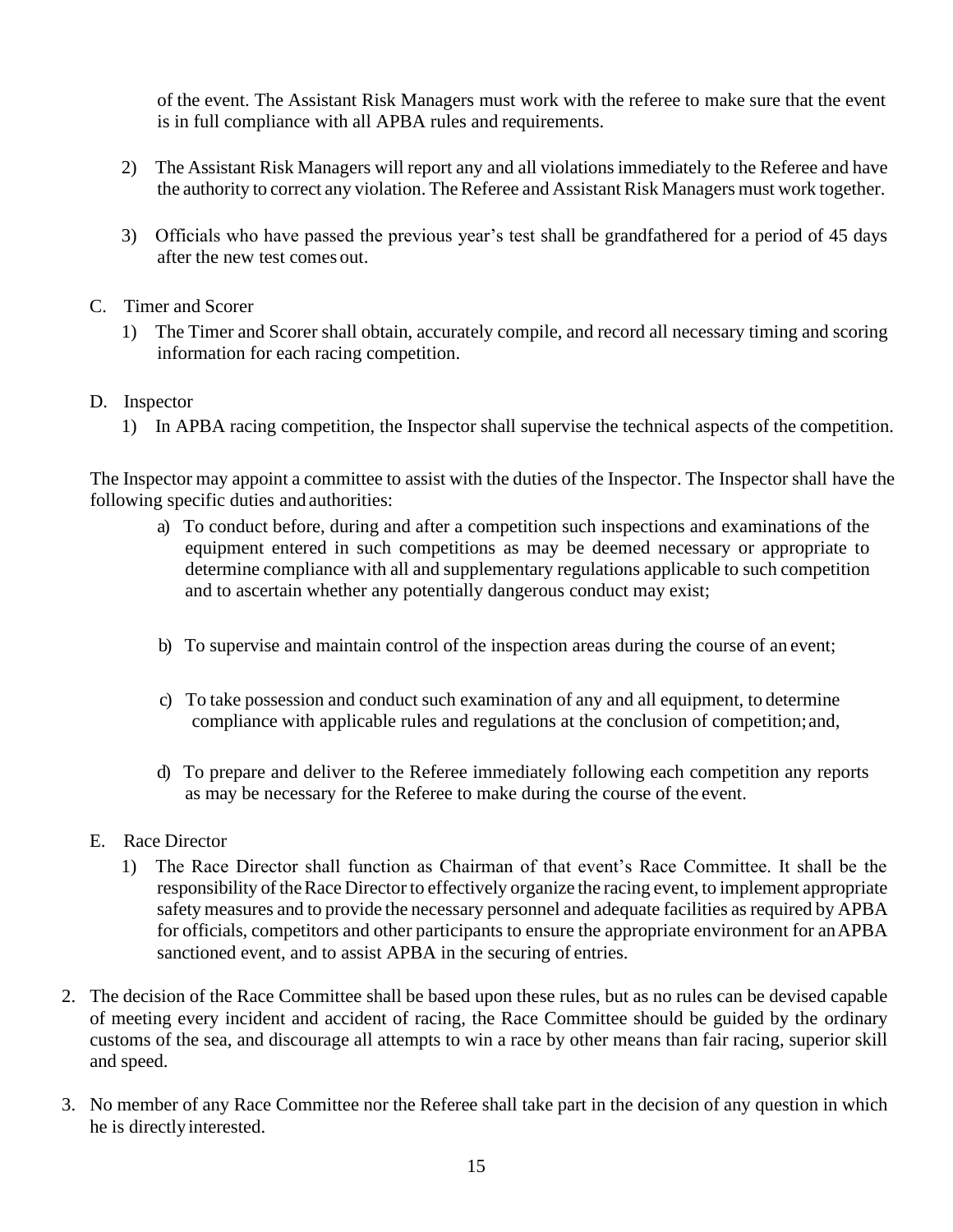- <span id="page-15-0"></span>4. No person shall act as a member of the Race Committee or act as a Referee during a heat in which he competes or owns an interest in a competing boat.
- 5. In cases where a Deed of Gift for trophy contains special rules, then the special rule shall apply, provided a copy of the Deed of Gift is on file in the National Headquarters of APBA.

# **RULE 2 • SANCTIONS**

- 1. Definition: An APBA-sanctioned event is an event that APBA has agreed in writing to sanction, in an applicable, fully executed Sanction Application and Agreement form that is in effect at the time of theevent and that has not been canceled or rescinded by APBA. A sanction for a specific event does not obligate APBA to enter into a sanction agreement, or to issue a sanction, for any future event.
- 2. Running of Regatta: A regatta must be run in accordance with all provisions of the Association rules under the supervision of the category rules of the Association and under the direction of the Referee. A sanction for such a regatta must be obtained, the requirements for which are established by the Board of Directors. A pamphlet, "Instructions for Running Regattas," may be obtained upon request to National Headquarters.
- 3. Regatta Reports and Summary Sheets: All regatta reports, summary sheets, and applications for records, etc. must be completed in all details and properly prepared and signed by the appropriate officials. The Scorer shall immediately thereafter file a full report of the regatta, to be mailed to National Headquarters bearing a postmark not later than eight (8) days after the final day of competition in the regatta. In event of a National Championship race, the time shall be extended to fifteen (15) days. Material received after this will be subject to not being considered for high point scoring, championship tabulation, or records claimed. A scorer found in violation of not submitting results according to the rule book may be subject to be removed from the approved Scoring List by the Chair of the Scoring Committee for a period which shall not exceed more than two (2) seasons.
- 4. Sanction Fees: Each club, at the time it requests a sanction, shall deposit with National Headquarters the sanction fee as from time to time established. Sanction applications received at National Headquarters less than forty-five (45) days prior to the regatta date are subject to non- acceptance. Official notification for a National Championship, Divisional Championship, or North American Championship must be sent from APBA Headquarters 20 days prior to the event. If accepted, an additional fee may be assessed as a penalty. For other conditions, sanctions, and fees, contact National Headquarters.
- 5. Club Races: APBA Member clubs may schedule sanction club races for club members only. Drivers participating in these races must be racing members of APBA. National Headquarters will issue sanction numbers and furnish regatta supplies, but there will be no high point scoring and no mailing of race circulars by National Headquarters for these special club races. These events must have approval of the Region Chairman concerned.
- 6. Local Classes: Each Category Governing Body has the authority to approve classes to be raced as "Local Classes" with no rights to High Points, Championships or Records. The class, rules and rule changes for each Local Class must be approved by the Category Governing Body each year. Local Classes shall be exempted from the requirements of the New Class Rules but are NOT exempt from being sanctioned and paying fees, etc. Local Classes must meet APBA and their respective Category Safety Rules. Drivers and riders must be APBA racing members. Any Local Class which has not been approved by the Category Governing Body must be approved by the Special Events Chairman prior to a sanction being issued.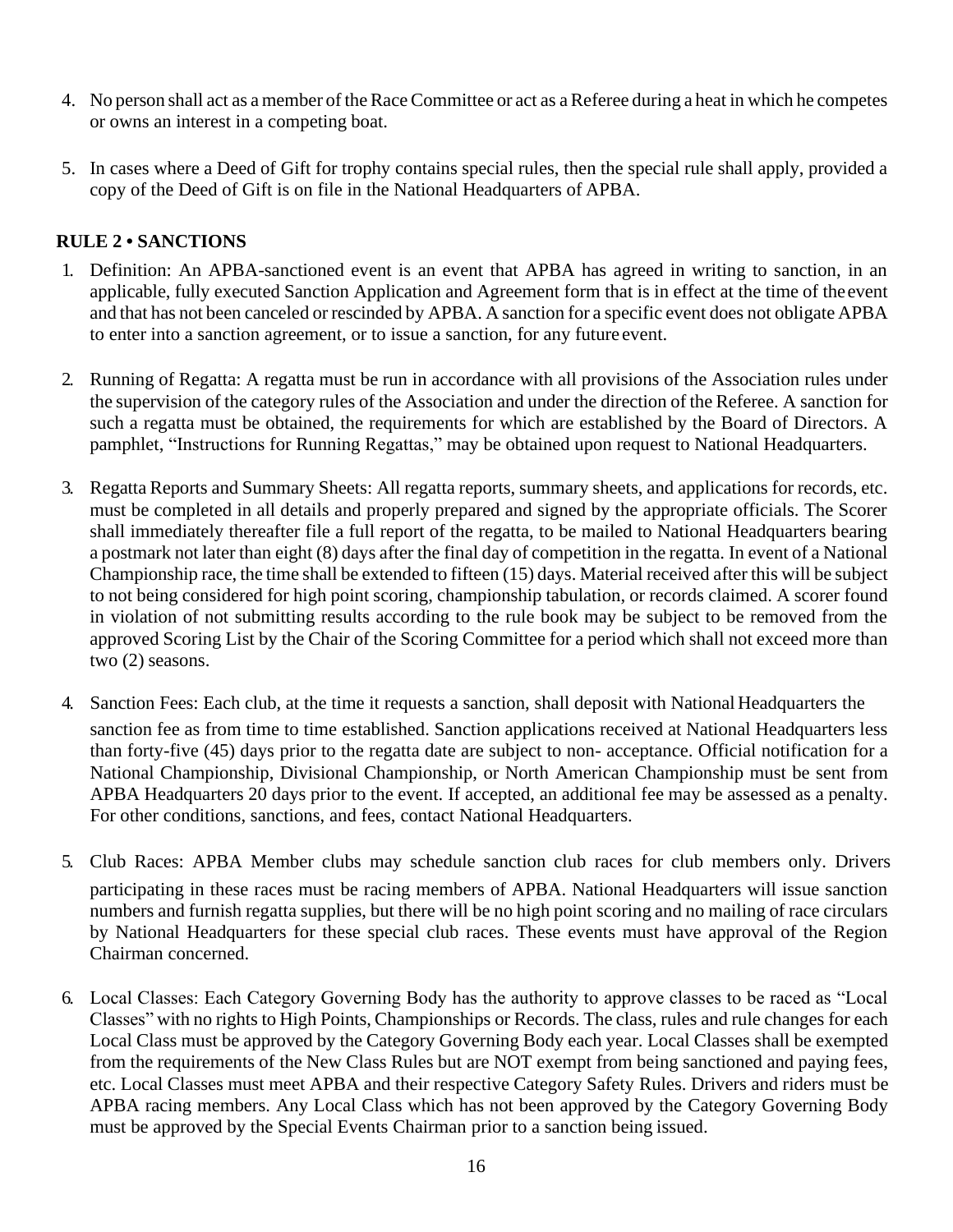7. After September 1st, no additional classes (or additional running of classes) may be added to a sanction for a race taking place between September 1st and November 1st.

# <span id="page-16-0"></span>**RULE 3 • ENTRIES**

- 1. The entries made on the form provided by the Race Committee must be filed with the Race Committee within the time specified on the race circular. The entry shall be made on a "Standard Form Entry Blank." No entry shall be considered official until the driver and/or owner has displayed proof of his/her current APBA racing membership and club membership cards. Where applicable with category rules, a current physical exam certificate (or copy) is required or the current APBA racing membership card shows the physical expiration date.
- 2. Persons wishing to compete in an event scheduled at an APBA sanctioned regatta, being otherwise qualified, may purchase a SINGLE EVENT membership in accordance with APBA membership fee structure. Such members shall not, however, participate in Regional, Divisional, North American, National Championships and World Championships. Single Event members may participate in record events but shall not be entitled to establish records. There shall be no other privileges to Single Event members and they shall not be eligible to participate inelections.
- 3. The competitor must complete the official Entry Blank for the event in full, and submit it to the appropriate person by the deadline listed thereon. Acceptance of an entry is at the discretion of APBA and the Race Committee and may be refused.
- 4. The Race Committee may, if it considers it expedient, refuse any entry or set penalty for entries received after a specified closing date and so stated on the race circular.
- 5. If a competitor participates in an APBA-sanctioned event without having properly submitted a fully executed official Entry Blank, the competitor nevertheless is subject to all APBA Rules, Amendments, and Special Rules, as well as all statements, releases, and obligations appearing in the official Entry Blank, as if he had properly submitted a fully executed official Entry Blank.
- 6. A competitor in an APBA-sanctioned event shall have no claim for damages or recompense of any kind for any advertising, exploiting his name, picture, or the picture of his boat, or exploiting the achievements of any product used by the competitor's participation in the event.
- 7. An APBA-sanctioned event is a competitive sports event, the conduct of which is governed by APBA officials in accordance with the APBA By- Laws and Rules, as may be amended from time to time; any Special Rules that may be published by APBA specifically for the event; and any applicable agreement to which APBA is a party. By submitting his entry application and taking part in any activity relating to the event, a competitor agrees to abide by the decisions of those officials relating to the event, except as provided in the By-Laws and Rules. Such a competitor further agrees that it is his obligation to inspect the racing area to determine that it is in a safe, raceable, and usable condition, and that he voluntarily assumes the risk of, and has no claim for damages against APBA, its promoters or their officers, directors, officials, agents or employees by reason of damage to, the watercraft, driver, and/or pit crew. ALL such competitors assume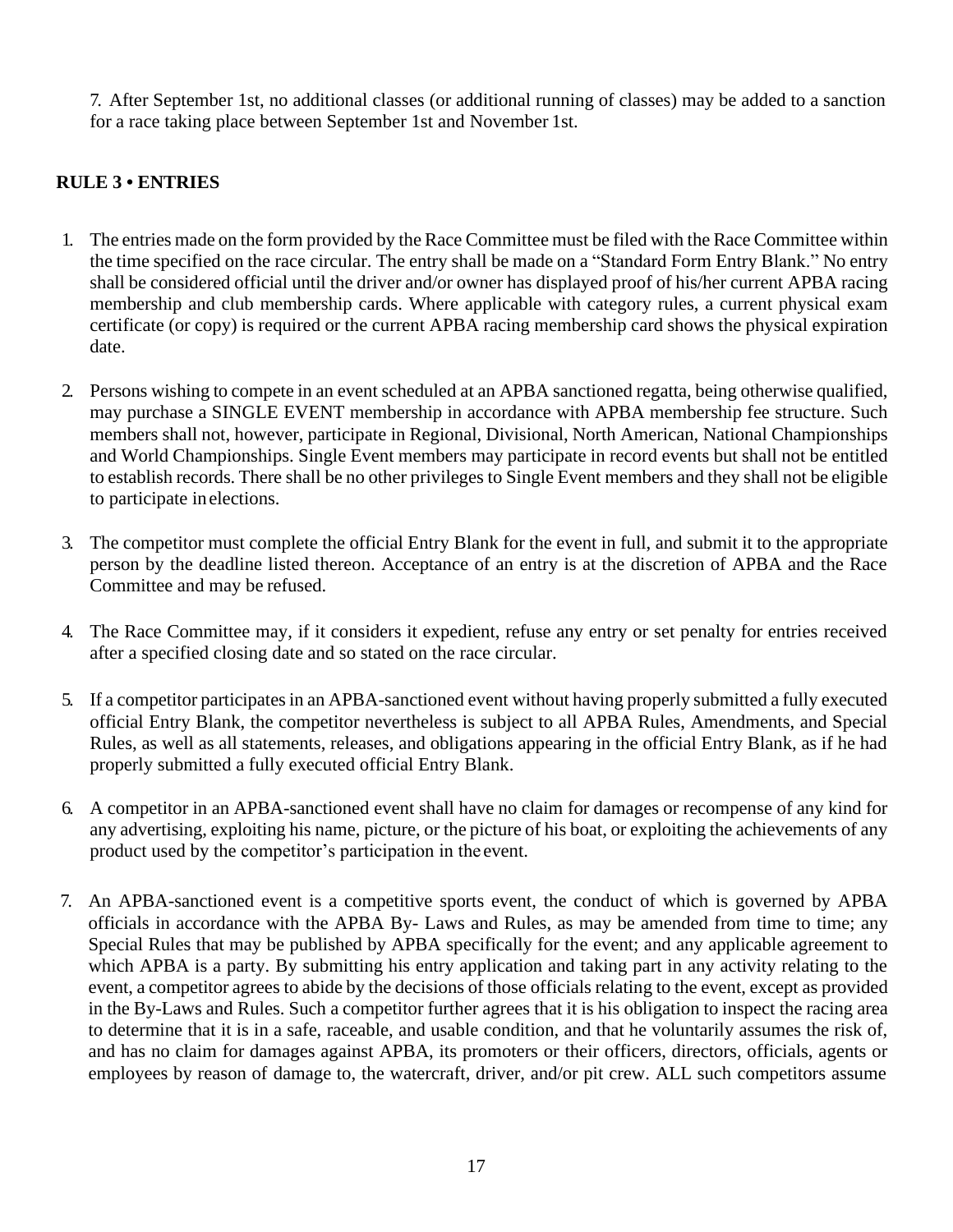full responsibility for any and all injuries sustained including death and property damages, any time they are in the racing area or enroute thereto or therefrom.

- 8. Any competitor who competes in an event for which he is not eligible, while under suspension, probation, or for any other reason, shall forfeit all prize moneys and points won in the event, and shall forfeit all championship points won in previous events, and may be subject to a fine and suspension.
- 9. The Referee may cancel a heat, if fewer than three (3) boats cross the starting line, except when a previous heat in the race has been run. If a previous heat for the class has been run, any subsequent heat shall be canceled only if no boats cross the starting line.
- 10. A driver or owner placed in the incorrect division or class by the Race Committee shall so advise the committee in advance of the race and shall not start in a race in which he is not entitled to run.
- <span id="page-17-0"></span>11. The Referee must limit the number of boats starting in any heat to the number specified in the category rules. The Referee may, when limitations on certain courses so demand, to ensure good starting and the safety of contestants, further limit the number of boats starting in any heat or race. In such event, the Race Committee must run elimination heats for any class in which there are more entries than the permissible number of starters.
- 12. The final standing in any event necessitating qualifying heats will be determined in accordance with the point system outlined and herein contained. All trophies, merchandise, and cash prizes shall be awarded according to the total point standings as accumulated in the qualifying and the final heat, or as per category rules.

#### **RULE 4 • DRIVERS' MEETING**

- 1. It is compulsory that the contestant(s) of each boat attend a Drivers' Meeting. The Referee must verify the presence of each contestant.In case the contestant(s) cannot attend the Drivers' Meeting asscheduled because of very extenuating circumstances, it shall be the privilege of the Referee to permit the contestant(s) to be excused and have a private meeting. Contestant(s) may possibly be subject to other penalties as per category rules for failing to attend the Drivers' Meeting.
- 2. The Race Committee may change the courses or amend the instructions, provided notice of such alteration is given at the Drivers'Meeting.
- 3. There shall be no departure from the conditions as set forth in the race circular unless announced to all affected drivers by the Race Committee at the Drivers' Meeting or in some othermanner.
- 4. The Race Committee shall adhere to the racing schedule as advertised in the race circular unless some real emergency, such as adverse weather or shifting buoys, necessitates a postponement. The Race Committee should publicly announce all postponements as far in advance as possible.
- 5. The question of how many participants in each class shall be inspected, shall be left to the discretion of the Referee and the Inspector, except in those cases where the procedure is set forth in the Technical Rules for any given class. During the course of the Drivers' Meeting, it shall be the duty of the Inspector to announce how many of the boats in each class shall report to the Inspector for inspection immediately after the running of their event. The Inspector shall also state the location of inspection area.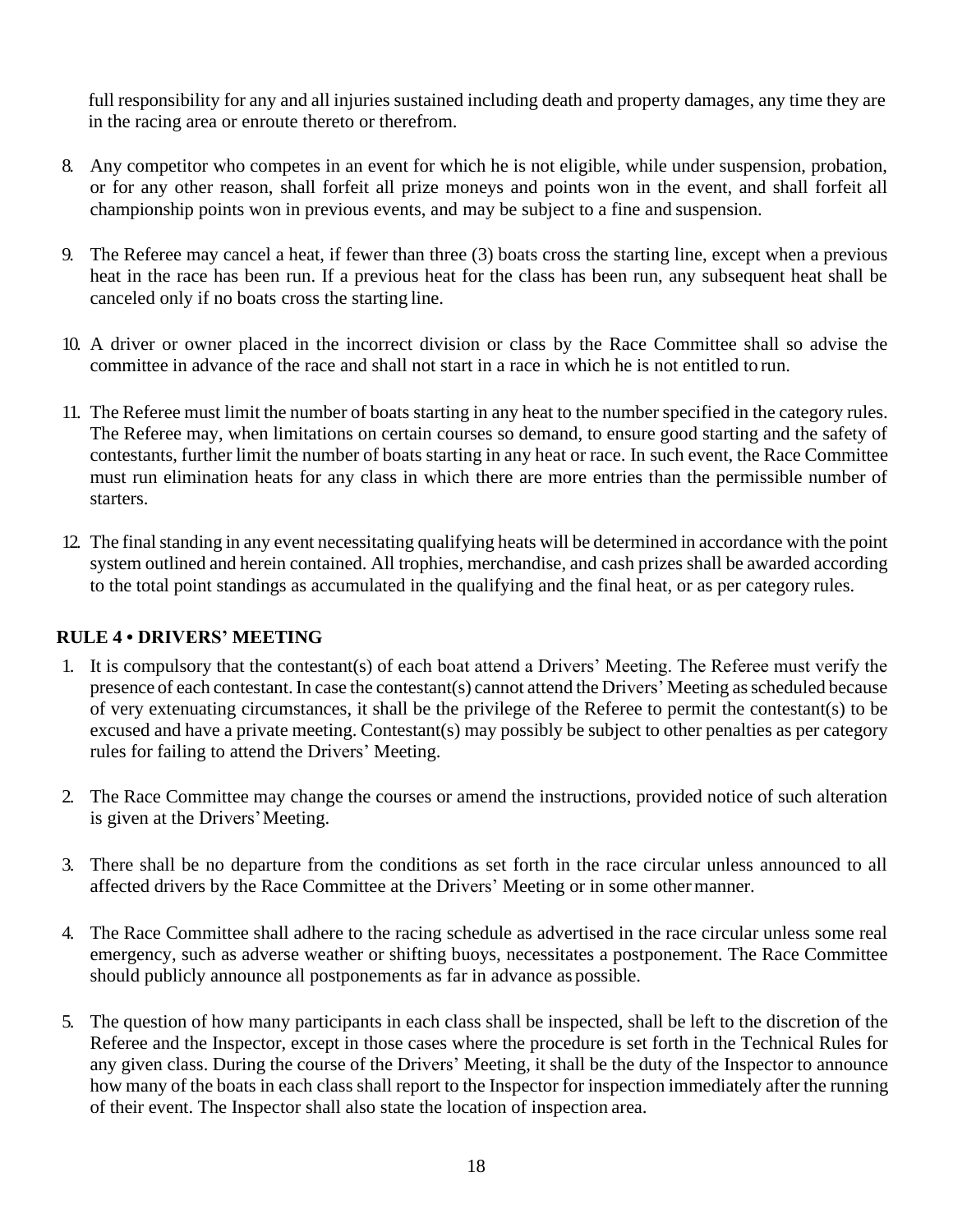# <span id="page-18-0"></span>**RULE 5 • BOAT REGISTRATION**

- 1. Application for registration of boats shall be made annually to the National Headquarters.
- 2. Upon receipt of the application for a racing number, properly filled out and signed, and accompanied by the correct fees, National Headquarters will assign racing numbers and forward to the owner a membership card. This card, along with club membership card, must be presented to the Registry Clerk at everyregatta.
- 3. The release form on the application for membership must also be signed before any membership card will be officially issued.
- 4. The assignment of a racing number in no way guarantees that the boat is qualified for any particularclass.
- 5. All boats entered in a sanctioned race must be registered with National Headquarters and display a racing number in conformity with the appropriate categories' rules for the current membership and racing year.
- 6. Registrations and assignments of racing numbers become effective November 1st and are valid until the following October 31st unless rescinded or surrendered. When requested, the numbers of the previous membership year will be reassigned if the application is received prior to October 31st of the following membership year. After that date, old racing numbers will be considered null and void and duly canceled without further notice.
- <span id="page-18-1"></span>7. Numbers assigned by the various categories as special numbers for National Championship and high point winners shall be valid for the year assigned only.
- 8. Each of the respective categories may establish its own requirement concerning boat numbers. In the absence of such category requirements, the following requirements shall apply. Numbers and letters will be black in color on a white background that is approximately elliptical or rectangular in shape. The reverse of the preceding is also acceptable. Vertical block characters shall be used in dimensions as stated in category rules. The background requires a contrasting-colored border approximately elliptical or rectangular in shape and a minimum of 1/2 inch. The legality of any boat numbering is the responsibility of the Scorer and the Referee only and cannot be protested. The Referee shall have the power to disqualify without previous notice, aboat that races with improper or illegible numbers.
- 9. Each category may designate special numbers or letters to be assigned to specific drivers honoring them for their achievements for the past racing year.

# **RULE 6 • LICENSING AND REGISTRATION**

- 1. Physical Condition
	- A. APBA may require a driver, crew member or other competitor or official to undergo a medical examination to determine physical fitness to participate in sanctioned events.
- 2. Physical or Mental Disqualification
	- A. Any driver, mechanic, participant or official who shows visible signs of, or as a result of a medical examination, gives evidence of exhaustion, substance abuse, or other physical or mental irregularity may be barred from competition in a sanctioned event by the Referee.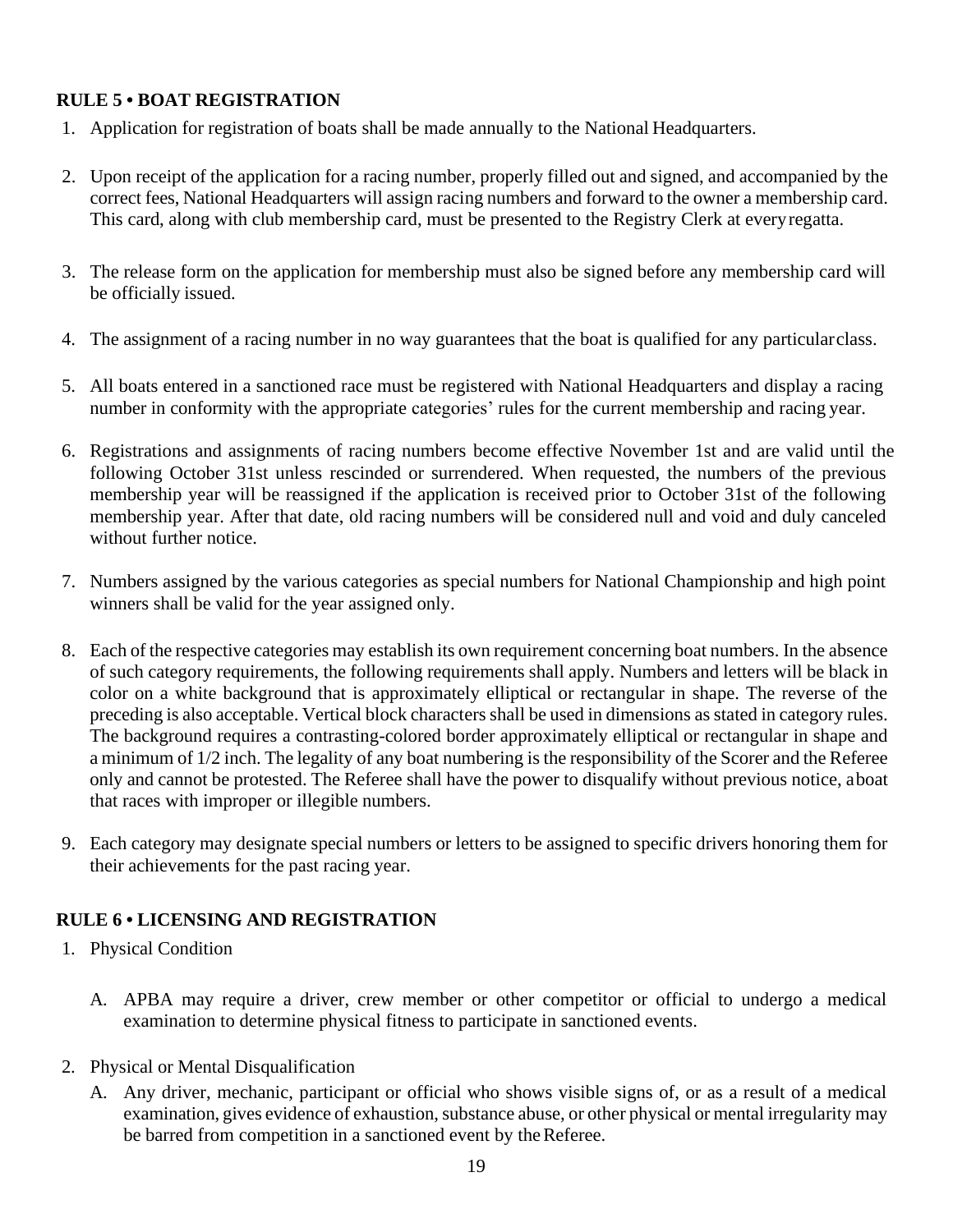## <span id="page-19-0"></span>**RULE 7 • EQUIPMENT**

- 1. A safety inspection of each entry may be made by the Inspector or his designee to determine whether the boat is of safe construction and that all mechanical devices for steering, throttle, etc. are in good safe working order. An inspection of the driver's helmet and life jacket may also be done before an entry will be allowed to race or test.
- 2. If, in the judgment of the Inspector or Referee, a boat is unsafe, he/she may refuse to allow the boat to start. If, in the Inspector's or Referee's judgment, the entrant, driver or owner has failed to live up to the spirit or letter of the rules prior to the race, he/she may refuse to allow the boat to start, except as hereinafter provided:

<span id="page-19-1"></span>A. Before a race, and after the owner or the driver has been notified in writing to comply with any rule, the owner or his representative may file an appeal with the Referee prior to the start of the race, in which case, the Referee shall, except in cases where the boat has been unsafe, allow the boat to start in a sanctioned race and shall withhold announcing the results of the race until a hearing has been held by the appropriate Racing Commission of the respective category, and an opportunity given to both sides to be heard. In case the appropriate Racing Commission rules that the appeal is justified, the performance of the boat should be considered as official; should the Racing Commission rule that the Referee or Inspector was justified in his action, then the performance of the boat in all races shall be recorded as "disqualified."

3. The use of oxygen tanks in connection with the performance of motors is specifically prohibited.

#### **RULE 8 • REGULATIONS - GENERAL**

**General Racing Rules take precedence over those written by any category. Categories, when writing rules regarding a subject covered by General Racing Rules, may only add more restrictive details. These more restrictive rules will then prevail for that category.**

- 1. The rules and conditions governing a regatta shall apply to all boats in such a regatta.
- 2. While on water, a competitor shall be governed by all rules, from the time of leaving the pits and until returning to the pits.
- 3. The owner of a competing boat, or his crew, shall not be allowed on the premises used and occupied as Operating Headquarters or the Judges' Stand by the Race Committee after the preparatory signal has been given until the last boat has finished the race. If requested to come to Headquarters or the Judges' Stand, said owner or crew may do so, but shall immediately depart therefrom when the matter which prompted the request has been attended to. Failure to leave said Headquarters or Judges' Stand when so requested will subject to disqualification the boat owned or operated by the party so refusing. The Race Committee may designate a drivers' representative to act as agents for all drivers in matters that come before the Race Committee and Referee.
- 4. No owner, driver, contestant, or representative thereof shall hold any other owner, driver, contestant, or representative thereof liable for any personal injuries or damage resulting from an accident of racing occurring in a sanctioned race, except as a result of deliberate collision or other premeditated acts of unsportsmanlike nature. The question whether the act was deliberate or premeditated shall be determined by the Referee, subject to review by the appropriate Racing Commission, or Board of Governors if applicable.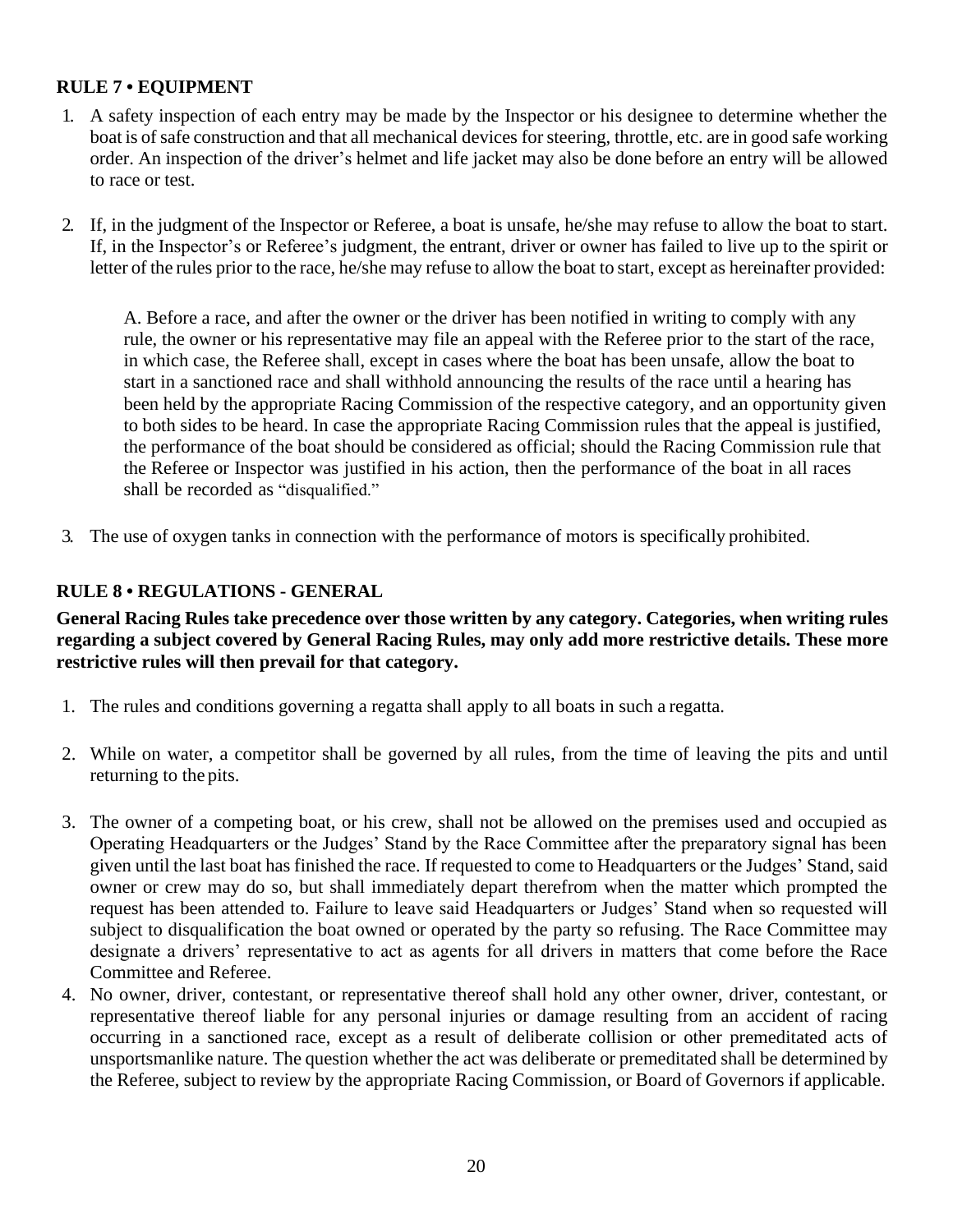- <span id="page-20-0"></span>5. No person who has been expelled from the Association or who is under suspension from the Association by the Racing Commission, or Board of Governors if applicable, shall be permitted to officiate or assist in any capacity in connection with any sanctioned regatta or race or engage in such regatta or race as a committee member, boat owner, driver, mechanic, or passenger. At regattas or races sanctioned by the Association conducted under the Association racing rules or any club that is a member of the Association, such persons shall be denied access to the race course and to any committee boat, Judges' boat, vessel, float, dock pits, or other premises under the control or supervision of the race committee or club conducting the regattas or race. No boat, motor or other racing equipment owned or chartered in whole or in part by such expelled persons shall be allowed on the race course or on any of the aforesaid premises. If, however, such person's terms of discipline specifically require him to provide assistance in conducting a regatta or race, such person may assist in such capacity pursuant to the terms of hisdiscipline.
- 6. No red articles, such as clothing, umbrellas, or placards shall be allowed in the vicinity of the starter or Judges' Stand and the patrol boat during the running of any regatta.

#### **RULE 9 • POSTPONEMENT**

- 1. The Referee may postpone a regatta, race, or heat.
- <span id="page-20-1"></span>2. Should unfavorably weather or circumstances make a postponement advisable, a regatta, race, or heat may be rerun beyond the sanction. The Race Committee, at their discretion, shall decide whether the regatta, race, or heat postponement shall be considered a new race, and hence open to all entrants or restricted to thevalid entries at the time registration was closed.
- 3. Should it be necessary to postpone a race during a regatta program, the black flag will be displayed at the official starting line and at such points on the race course as are authorized by these rules.

#### **RULE 10 • STARTING METHODS**

- 1. Clock (sweep hand or digital), Modified LeMans, Pace Boat or Flag Starts may be used and must be stated in sanction application.
	- A. CLOCK, sweep hand type: This starting clock may be manually or electrically operated and must not be less than 6 feet in diameter. It shall be equipped with lights or drop boards to visually inform the drivers of the passage of each minute during the five- or three-minute period. This clock shall also indicate by seconds, the elapsed time of the last minute before the start.
	- B. CLOCK, digital type: This starting clock is to be electrically operated and be capable of driving a minimum of two digit displays not to be less than 21 in. X 36 in. actual digit size each. These digits should be in a black or dark face display case. Each digit shall be made using lights of not less than a 75-watt incandescent bulb or lights of an equal brightness. When the clock is of an LED configuration, digits shall not be less than 12 in. x 18 in. actual digit size and shall be made using LED (light emitting diodes.) This clock shall also indicate by seconds, the elapsed time of the last minute before thestart.
	- C. If a clock start is used, all races must have a video start to identify illegal boats.
- <span id="page-20-2"></span>2. In case of emergency, any form of substitute clock or starting method may be used, provided it is visible, accurate, and fair to all competitors.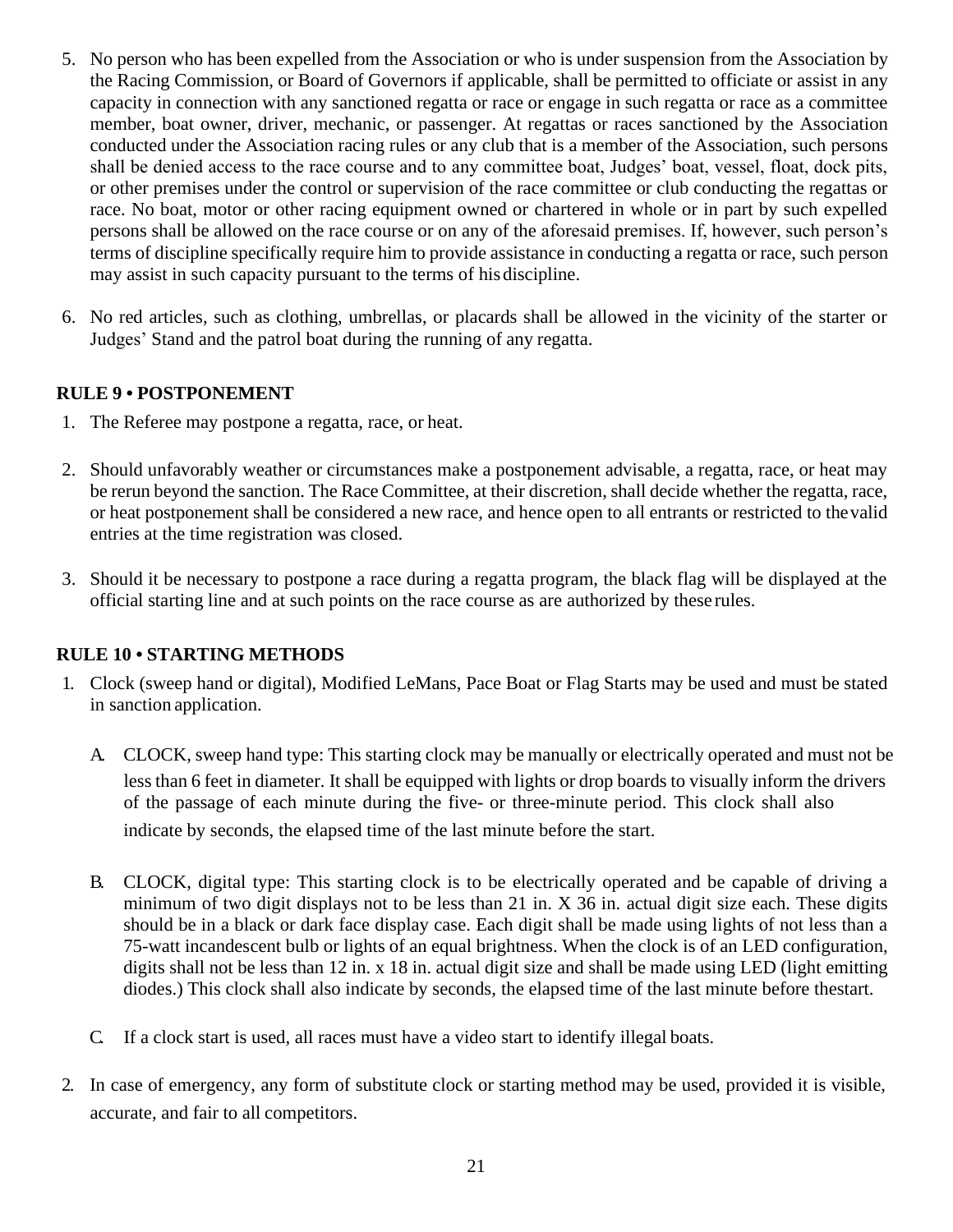# **RULE 11 • FLAGS**

- 1. All signal flags shall be a minimum of two feet by two feet.
- 2. Flag signals are used to designate specific time or to give instructions to contestants. Briefly, the flags and their purposes are as follows:

<span id="page-21-0"></span>

| <b>BLACK</b>       | Course is closed, return to pits; do not leave pits. It is permissible to add a neon |  |  |  |  |  |
|--------------------|--------------------------------------------------------------------------------------|--|--|--|--|--|
|                    | stripe for visibility.                                                               |  |  |  |  |  |
| <b>RED</b>         | STOP RACING! Be alert and watch for other signals. The discharge of red or           |  |  |  |  |  |
|                    | orange smoke/aerial flares in conjunction with RED FLAGS is advised.                 |  |  |  |  |  |
| <b>WHITE</b>       | Time between one-minute signal and start; leader has started last lap.               |  |  |  |  |  |
| <b>GREEN</b>       | Time between five-minute and one-minute signal; while race is underway except        |  |  |  |  |  |
|                    | last lap.                                                                            |  |  |  |  |  |
| <b>YELLOW</b>      | CAUTION: Problems on race course, continue with caution and HOLD                     |  |  |  |  |  |
|                    | POSITION. BLUE/WHITE CAUTION: Problems on race course, continue with caution.        |  |  |  |  |  |
|                    | BLUE/YELLOW CAUTION: Problems on race course, continue with                          |  |  |  |  |  |
| caution. CHECKERED | FINISH.                                                                              |  |  |  |  |  |

## **RULE 12 • CLOCK STARTING SIGNALS**

- 1. Before the start of a heat, a preparatory signal will be given and at this time a GREEN flag will be displayed at the Judges'Stand.
- 2. Exactly sixty (60) seconds before the start, the one-minute signal will be given, the GREEN flag shall be immediately lowered and a WHITE flag will be displayed at the Judges' Stand.
- 3. At the exact instant when the hand of the starting clock or the digital display indicates that the final minute has elapsed, the starter shall drop the WHITE flag to indicate that the race has officially started. A starting signal may be given to call attention to the dropping of the WHITEflag.
- 4. During the time that the race is underway and until the final lap, the GREEN flag shall be displayed at the Judges' Stand. When the lead boat begins its final lap, the GREEN flag shall be lowered and the WHITE flag shall be displayed signifying the start of the final lap for the leadboat.
- 5. In the event of a false start, the starter will display the RED flag; and if, in the opinion of the Referee, the field is ready for a restart, the one- minute signal will be given and the starting signals repeated as described above. If in the opinion of the Referee the field is not ready for a restart, the BLACK flag win be displayed signifying for all boats to return to the pits.
- 6. Any or all of the above flags may also be displayed in the turn judge boats and/or patrol boats on the course.
- 7. The above rules do not affect communication signals between patrol boats and the Judges' Stand, except that such signals must not be in conflict with the basic rules.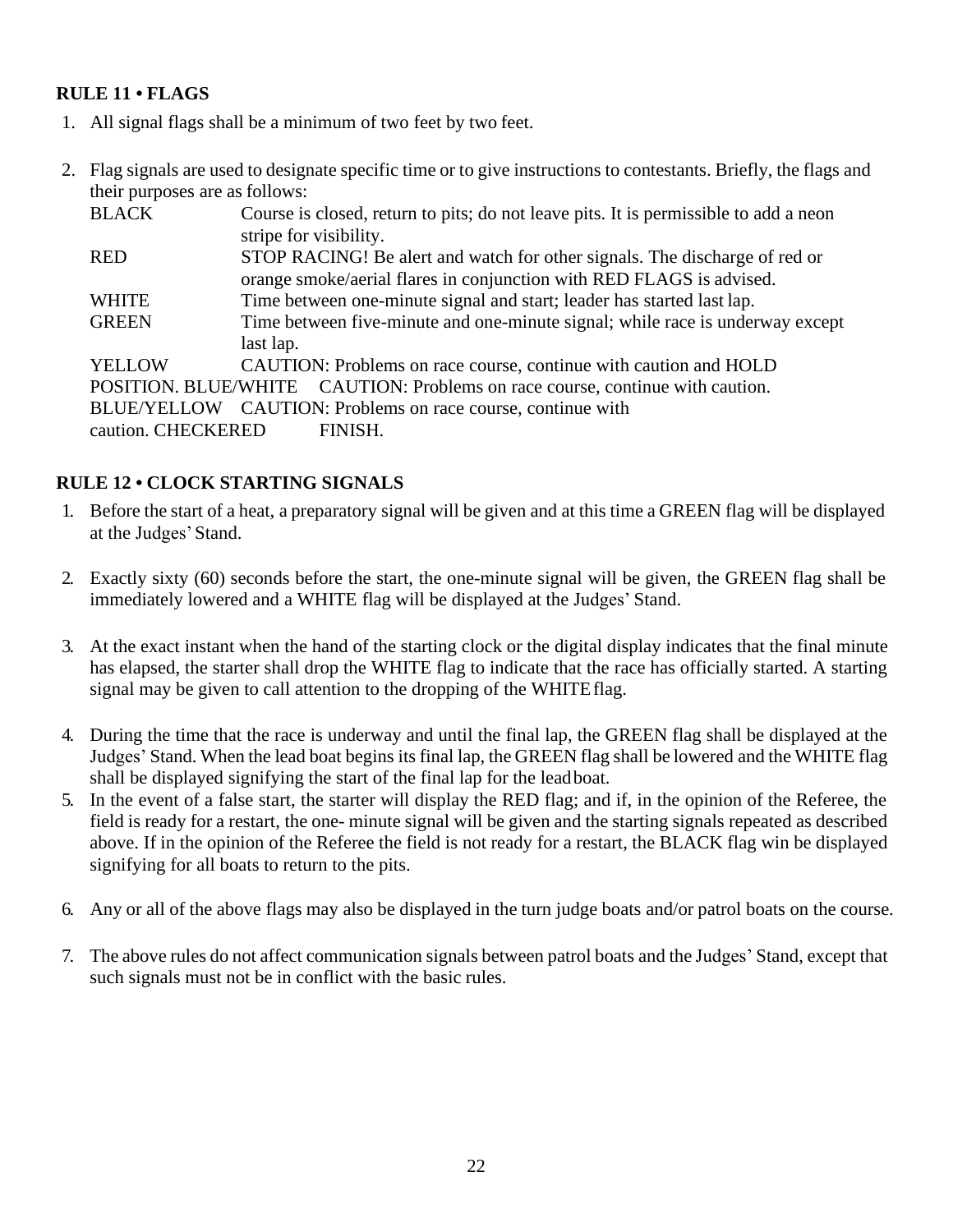#### <span id="page-22-0"></span>**RULE 13 • START AND FINISH**

- 1. The start of handicap races may be in accordance with the handicap time allowance in which the Race Committee starts each boat separately, the scratch boat being last away; or all may start together, thewinner being calculated at finish of the race.
- 2. In the event of a clock start, the starting time of a race is when the clock hits zero.
- 3. The time of finish of each boat shall be taken when the boat's bow crosses the finish line.
- 4. The finish of each heat shall be when the last boat in its class has crossed the finish line after completing the required number of laps. In the event a majority of the boats still running have crossed the finish line, the Referee shall, at his discretion, flag off the remaining boats still running, and they shall be scored according to their positions. Boats not running at the time the boats are flagged from the course shall receive no points for the heat. Any boat still running that has not crossed the finish line at said time shall not receive a time for its finish.
- 5. The number of boats crossing the starting line before the lead boat has completed the first lap in any heat of a race shall determine the number of boats starting the race. The start line shall be defined by the edge of the buoy closest to the first turn.
- 6. A boat working into position from the wrong side of the line after the first starting signal has been given, must keep clear of, and give way to, all boats in the race.
- 7. No boat shall be allowed to start in any particular race or heat after the leading boat has completed one lap of the race course. The OPC category is exempt in races of more than 5 laps. No boat will be allowed to leave the pits after the one-minute signal, except in marathon racing. No boat other than those entered in the heat shall leave the pits after the five-minute or three-minute signal.
- 8. All boats required for inspection immediately after finishing must report to the inspection area at a place designated by the Inspector.
- 9. Boats crossing the starting line during the last minute before the official start will be penalized pursuant to the category rules.
- 10. The Referee shall have the power to annul any start and request a restart. In the event a restart is caused by a boat(s), that boat(s) will not be allowed to run in that heat except in OPC Racing.
- 11. A boat shall be disqualified that approaches the starting line at other than a right angle, or nearly so, within 500 feet of the starting line. A buoy shall be located as near as possible at a point 500 feet from the starting line.
- 12. Milling around the 500-ft. buoy and the starting line shall be permitted unless specifically forbidden by the Referee and so announced at the Drivers' Meeting. All turns must be made to the left in any area while approaching the starting line and maneuvering for a start.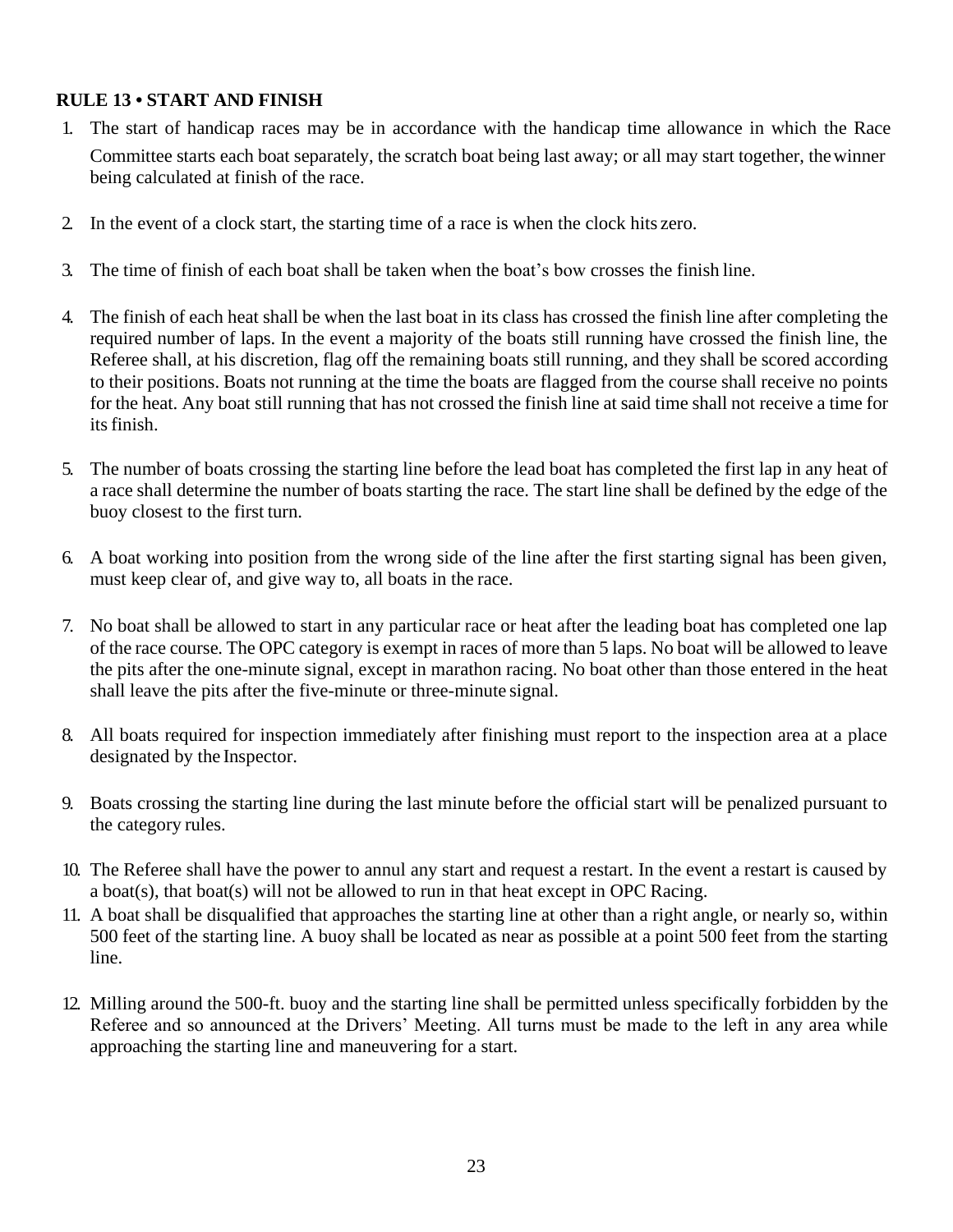#### <span id="page-23-0"></span>**RULE 14 • BUOYS**

- 1. A buoy is any vessel, or other object, used to indicate the course.
- 2. Should any buoy be absent or moved from its proper position during a race, the Race Committee shall, if possible, replace it. If failing thus to replace a buoy, the race may be ordered rerun or not, at the option of the Race Committee.
- <span id="page-23-1"></span>3. The buoy must be so constructed as to inflict no major damage to racing craft striking said buoy.
- 4. All turning buoys and course buoys shall be passed on the driver's left-hand side unless otherwise indicated and announced at the Drivers' Meeting.

#### **RULE 15 • RIGHT OF WAY**

- 1. When two boats are approaching one another so as to involve risk of collision, one of them shall keep out of the way of the other as follows:
	- A. When two boats are meeting end on, each shall alter her course to starboard.
	- B. When two boats are crossing, the one that has the other on her starboard side shall keep out of theway.
- 2. Every boat that is directed by these rules to keep out of the way of another boat shall, if the circumstances of the case allow, avoid crossing ahead of the other.
- 3. Every boat that is directed by these rules to keep out of the way of another boat shall, on approaching her, if necessary, reduce her speed, stop, or reverse.
- <span id="page-23-2"></span>4. Every boat overtaking any other shall keep out of the way of the overtaken vessel.
- 5. In obeying and constructing these rules, due regard shall be had to all dangers of navigation and collision, and to any special circumstances that may render a departure from the above rules necessary in order to avoid immediate danger.

#### **RULE 16 • OVERLAP**

1. Each of the respective categories shall establish its own rules concerning when an overtaking boat has established an overlap so as to invoke the risk of fouling.

#### **RULE 17 • BEARING AWAY**

1. A boat shall not bear out of her course so as to hinder another in passing to starboard or port.

#### **RULE 18 • DISQUALIFICATIONS**

1. Every boat must go fairly around the course without destroying, damaging, or dislodging any buoy unless forced to do so by another boat. In that event, only the offending boat will be disqualified or penalized in accordance with the category rules.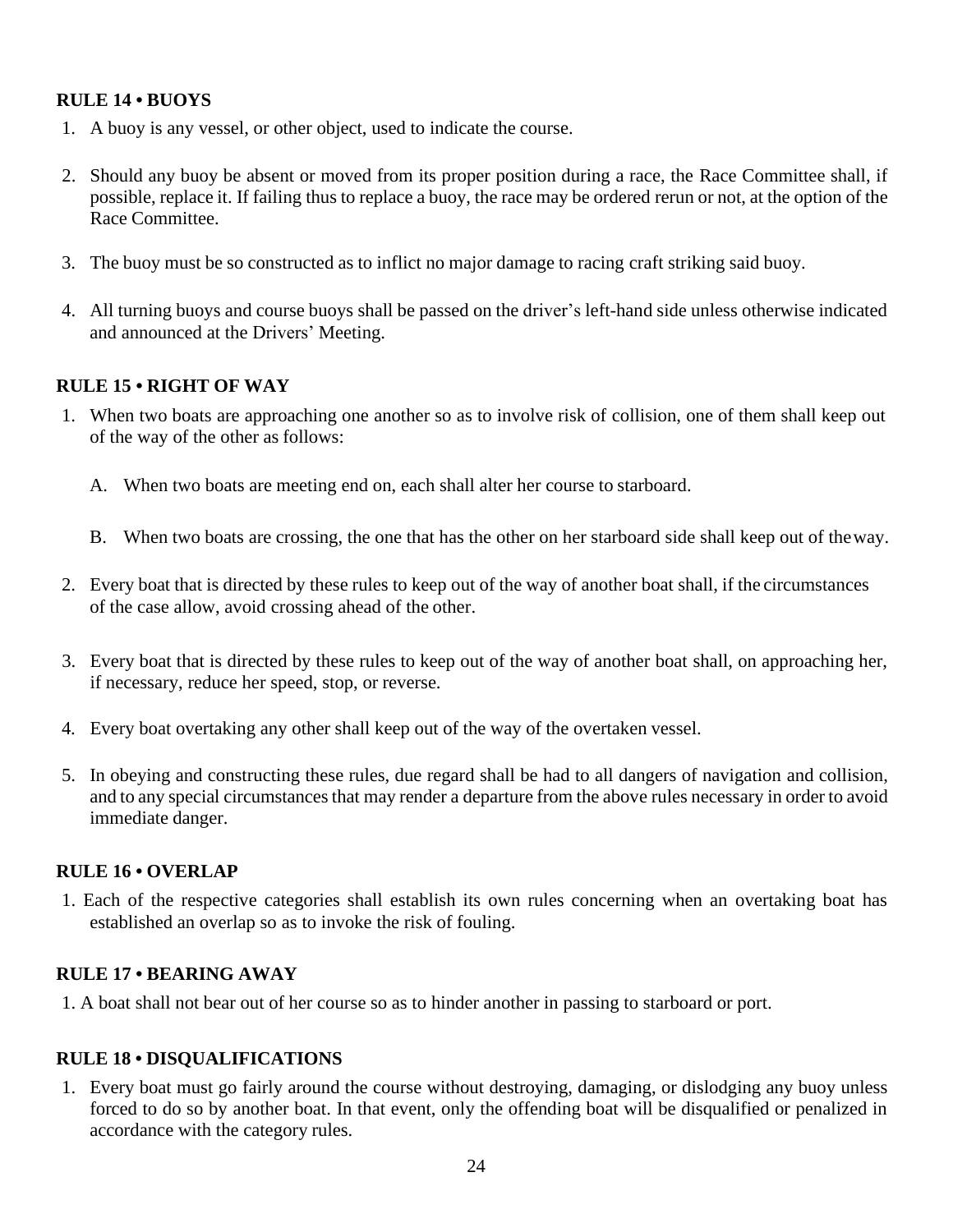- 2. The Referee may, with or without a protest, disqualify any boat, should it come to his knowledge before the awarding of prizes, that the contestant(s) has committed a breach of the rules.
- 3. Failure oftheRaceCommittee,Judges, or any other official directly or indirectly connected with the handling of a race or any other details, to carry out any provisions of the rules or regulations, shall have no bearing whatsoever on the right of any contestant or upon a contestant's duty to obey all rules.
- 4. Should any boat or owner commit a breach of the rules, which is of a minor or technical nature, and in the judgment of the Referee has had no direct effect on the relative position of the boats at the finish, the Referee shall have the power to decide whether or not such boat shall be disqualified.
- 5. Any official on the Judges' Stand shall be relieved of his/her duties for the day if he/she coaches any driver with hand signals or in any other manner as the boats are coming up to the start.
- 6. Race committee and referee approved video may be used as an aid to race officials.

# <span id="page-24-0"></span>**RULE 19 • YELLOW CARD SYSTEM**

- 1. The referee, assistant referee, Board of Directors member, Officer of the Association, or Category Chairperson may give a yellow or red card to a member for unsportsmanlike conduct at the race site during the sanction period.
- 2. For unsportsmanlike conduct on the race course, the referee shall issue a yellow/red card on or before one hour after the finish of the least heat of racing except when the offense occurs in inspection, whereupon the card shall be issued within one hour after the finish of the last heat or within one hour of the alleged occurrence, whichever is later.
- 3. On boat-to-boat contact resulting in transport to a hospital, the following procedure shall take place. A decision on whether to issue a red/yellow card shall be allowed up to 72 hours after the incident. Should more time be needed by the referee, the category chairman can grant an additional 3 days from the end of the 72 hours.
- 4. A yellow or red card may be appealed to the APBA disciplinary committee. An appeal is made by filing a written statement with the Referee or Assistant Referee along with a \$100 filing fee. In the event an appeal is filed, any penalties shall abate until the appeal is decided.
- 5. Additionally, up to two yellow cards can be given at one time for dangerous driving, and a red card can be given for extremely dangerous driving.
- 6. All cards will remain valid through the four events (entire week/weekend) in which the driver competes following the date on which the last card was delivered. If there are no cards given during those four events, all cards expire.
- 7. A driver who has a valid red card or three valid yellow cards will lose the right to take part in the next APBA competition event (full weekend) in which he would reasonably compete, and his next championship (divisional or national championship) or race series event. Then all existing cards are removed.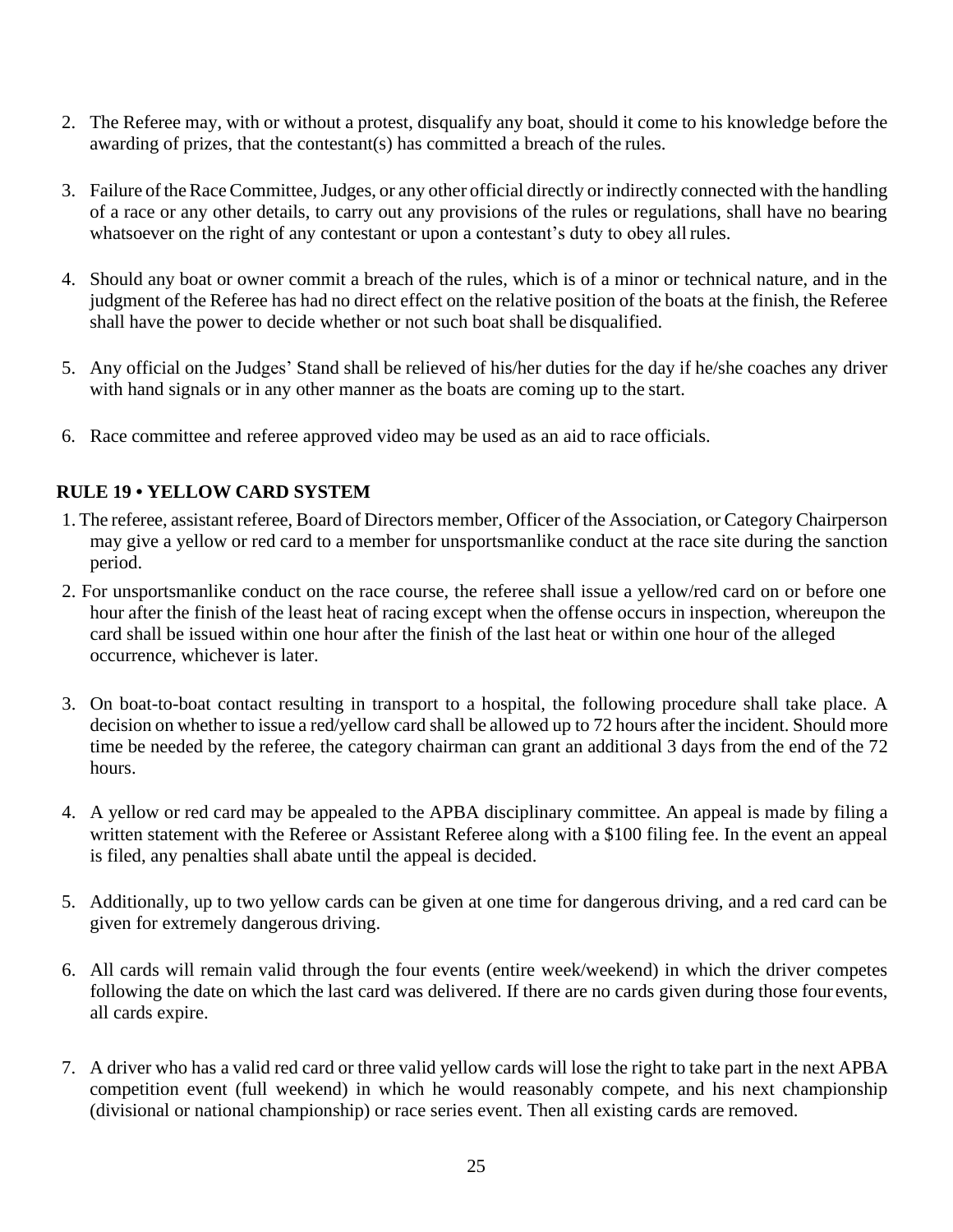- 8. All cards must be reported to the APBA office within three days of delivery.
- <span id="page-25-0"></span>9. If a driver receives a third valid yellow card or a red card and is suspended from participation, the APBA office will notify the APBA Chief Referee, driver's region chairman, club commodore and category chairmen, and post the suspension notice on the APBA website.
- 10. Suspension or other active penalties for competitors in Junior Hydro or Runabout classes will be reviewed by the Junior Classes Committee before taking effect; unless the committee fails to act within 4 days.
- 11. Cards and penalties in effect extend into the following season.

# **RULE 20 • PRIZES**

- 1. The amount of cash prizes and how it is to be divided will be specified on the race circular. Any other type of prizes will also be listed on race circular.
- 2. No prizes shall be presented for a protested event until all protests that might affect the prizes have been decided. In a sanctioned event, if any owner or driver gives notice of his intention to appeal from any decision of the Referee or Race Committee, the awarding of the prizes in that event shall not be made until said appeal has been decided.
- 3. Any Club,Race Committee or Race Commission that requests the return of any trophy, prize, or prize money, shall be required to put said demand in writing and mail it to the contestants involved by registered mail, return receipt requested, with a copy to National Headquarters for action by the appropriate Racing Commission or Board of Governors if applicable.
- 4. Should any contestant refuse or fail to return any trophy, prize, or prize money so demanded by any Racing Commissioner, who shall make said demand in writing and mail to the contestant involved, by registered mail, return receipt demanded, he shall be immediately suspended from all racing.
- <span id="page-25-1"></span>5. With the exception of Offshore, in the event boats of a slower class are permitted by the step-up to compete in a race for boats of a faster class, the prizes posted for the heat or race shall be awarded asfollows:
	- A. When only one set of prizes is at stake, any boat permitted to start shall be eligible to compete for the prizes.
	- B. When both trophies and cash are at stake, the trophies shall be awarded to the boats of the class for which the heat or race was scheduled in the order of their finish; and the cash shall be awarded to the placing boats in the order of their finish, regardless of whether or not they are step-ups or boats of the class for which the race was scheduled.

# **RULE 21 • SCORING POINTS**

- 1. No national points shall be awarded unless there are at least three (3) bona fide starters in at least one of the heats of the race, all of whom must be of the class being run; except in the Unlimited and Offshore categories.
- 2. Unless otherwise specified, scoring in matches consisting of two or more heats or races shall be by the following method: The winner of the match shall be determined by the point system, whereby each boat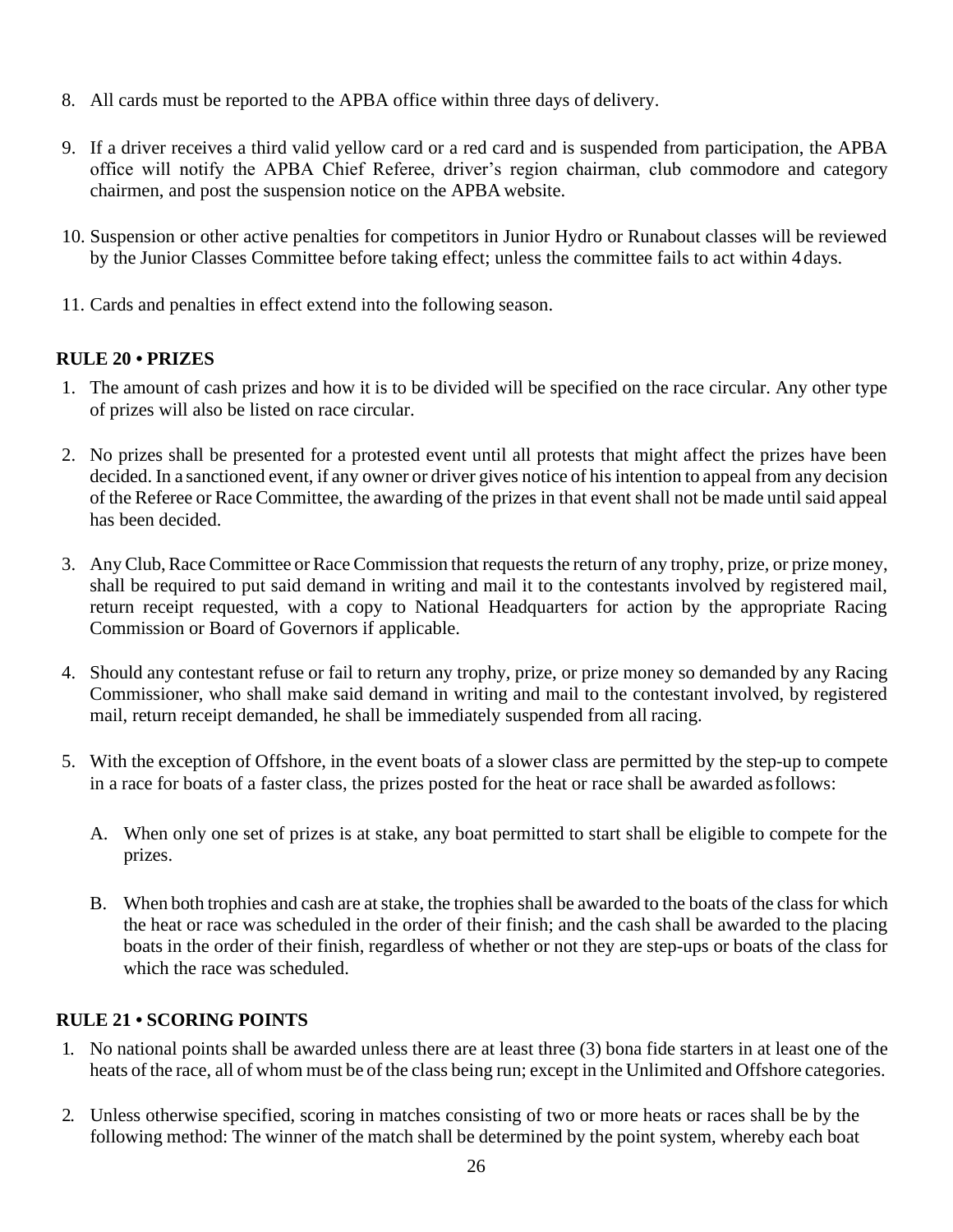starting and finishing a race of a match will receive as many points as is indicated in the following table: ORDER OF FINISH

| First  | 400 | Sixth   | q٢              | Eleventh   | 23 | Sixteenth   |  |
|--------|-----|---------|-----------------|------------|----|-------------|--|
| Second | 300 | Seventh | 71              | Twelfth    |    | Seventeenth |  |
| Third  | 225 | Eighth  |                 | Thirteenth |    | Eighteenth  |  |
| Fourth | 169 | Ninth   | 40 I            | Fourteenth |    | Nineteenth  |  |
| Fifth  | 27  | Tenth   | 30 <sub>1</sub> | Fifteenth  |    | Twentieth   |  |

In case two or more boats have scored the same number of points for the series, thus establishing a tie, the winner shall be one of the tied boats with the least elapsed time for both heats.

- A. Unless category rules state otherwise, if a tie cannot be decided by the above, issue each boat the same winning position and points and do not issue position and points for the next lower placewinner.
- 3. If an entry be disqualified, the points for that heat shall be awarded to the legal boats in the corrected order of finish. If inspection reveals that a boat or motor is illegal, the entry shall be disqualified for each heat in which it raced, and the order of finish shall be corrected for each heat. Overall positions shall be obtained by adding the points from the heat after the order of finish has been corrected for each heat.
- <span id="page-26-0"></span>4. For the purpose of tabulating annual high points, the racing year shall be from November 1st through the following October 31st.

# **RULE 22 • PROTESTS**

- 1. Drivers shall have the right to protest any violation of the rules from sanctioned regattas affecting their particular class.
- 2. When the alleged violation, concerns the sanction or method the regatta is being conducted, said protest shall be filed within sufficient time to allow the appropriate persons to correct their error.
- <span id="page-26-1"></span>3. If the protest concerns the eligibility or legality of an entry, the protest must be filed in writing with the Referee not later than one hour after the finish of the inspection in question or not later than one hour after the finish of the last heat of racing on that day, whichever comes later. If the protest concerns the eligibility or legality of an entry, the complainant must post a fee, in accordance with the categoryrules.

# **RULE 23 • APPEALS**

- 1. All decisions of the Referee regarding violations of starting, driving, and of course rules shall be final, and appeals will be allowed only if suspension is involved.
- 2. Any contestant who wishes to appeal a disqualification of a boat, motor, or suspension, may do so by filing with the Referee a written statement accompanied with the appropriate fee. The matter will then be settled by the appropriate Racing Commission, or Disciplinary Committee if applicable. Under no circumstances will anappeal be entertained unless it is filed with the Referee not later than one hour after the finish of the last heatof racing of the day or within one hour of the adverse decision, whichever comeslater.
- 3. All appeals received by the Referee must be sent to the appropriate Racing Commission Chair or Disciplinary Committee Chair and APBA HQ within 48 hours of receipt.
- 4. The Racing Commission or Disciplinary Committee must render a final decision within 7 days of the appeal.
- <span id="page-26-2"></span>5. All appeal payments must be made payable to APBA.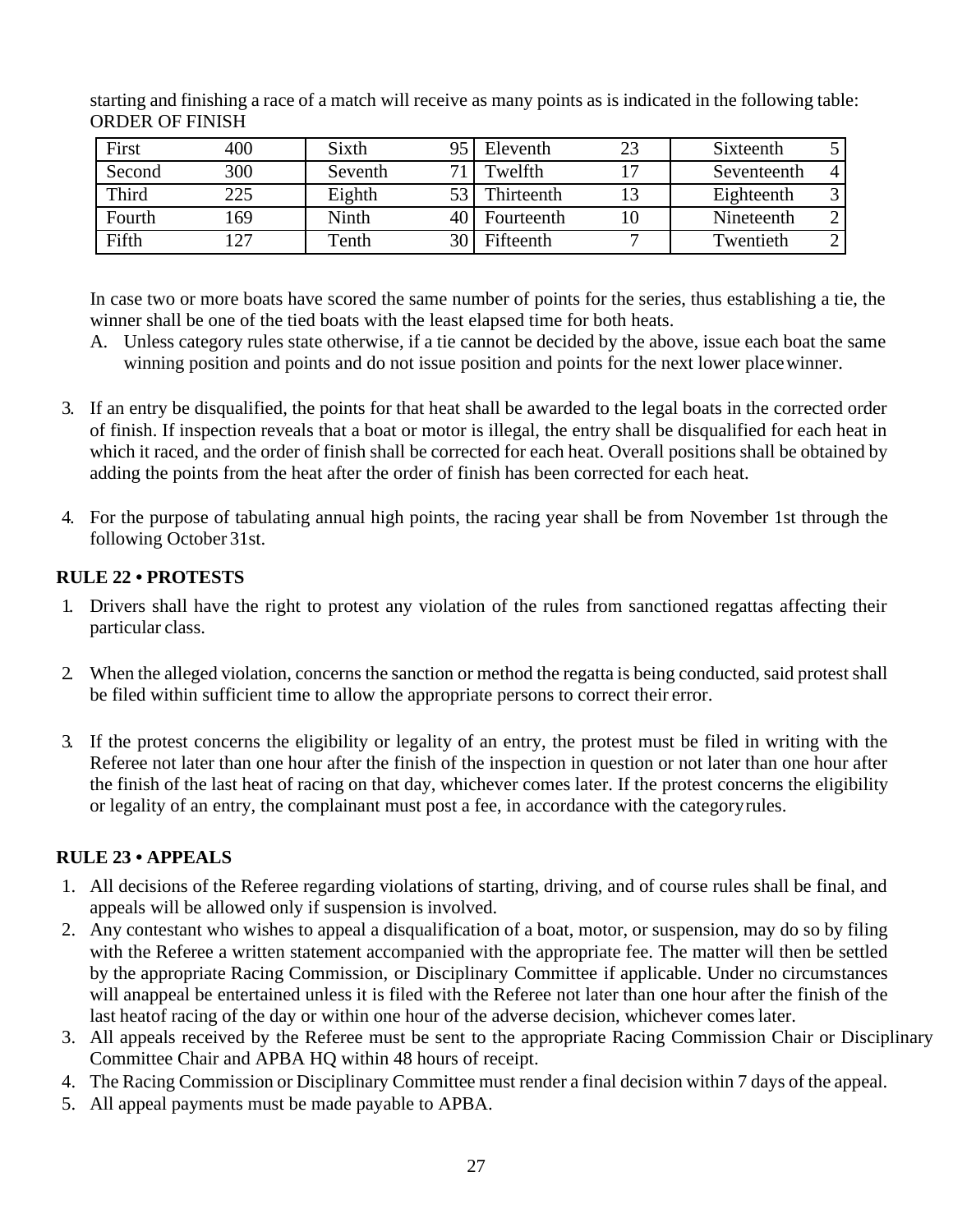## **RULE 24 • SUSPENSION OF RULES**

<span id="page-27-0"></span>1. In sanctioned races when, on account of local conditions, special racing rules not provided by these rules, or changes in these rules are deemed necessary by the local Race Committee for a particular race, then the local Race Committee may send in writing to the President and the Chairman of the appropriate Race Commission of the American Power Boat Association their suggested changes, and if approved in writing or by telegram by the President or the Chairman of the Racing Commission, these rules may be used in the particular race in question and sanction granted.

# **RULE 25 • MINIMUM CLASS REGISTRATION**

1. To be eligible to hold championship events or obtain national high point honors, classes must have had a minimum APBA registration as set by each category.

# **RULE 26 • CONDUCTING TIME TRIALS**

- 1. All surveys must comply with all instructions in the 2014 pamphlet "Race Course and Records" available from National Headquarters. All surveys must be approved by the Chief Surveyor in advance of the trial in conformity with the timing and procedure specified in "Race Course and Records".
- 2. The course shall be a straightaway of 3280.8 feet in length for a kilometer course; 1320 feet in length for a ¼ mile course; and, for a mile course 5280 feet in length. For speed calculation in miles per hour, refer to the Speed Computation Formulas in the Reference Book. (UIM recognizes a nautical mile, a statute mile, a kilometer course, and a ¼ statute mile course, but recognizes only the fastest miles per hour speed, regardless of course used.)
- 3. The course shall be surveyed by a licensed land surveyor and approved by the APBA Chief Surveyor. He shall file a chart of same with distance, ranges, marks, buoys, etc., clearly indicated thereon in advance of the trials.
- 4. At the end of the straightaway, there shall be at least two range marks placed exactly at right angles to the length of the course. These range marks shall be used by the timers to determine the time of the start and finish.
- 5. A floating buoy is not a range mark, but can only be considered in time trial courses as a guide to the competing boat, and such buoys are not to be used in timing the boat at start and/or finish.
- 6. The timing shall be performed by the APBA-Kiekhaefer Scanner System, Wilde Scanner TimerEquipment, Eastman Scanner Timer, Utah Speedboat Association Timing Subcommittee, Region 10 light emitting, diode triggered Kilometer Scanning Equipment and must be operated by a minimum of two qualified timers at each scanner position who are members of the APBA.
- 7. Alternative methods and equipment shall be approved by the Timing and Timing Equipment Subcommittee and shall be stated in these rules upon subsequent printing of the Rule Book. The basic components of record timing systems must include, but are not limited to, the following:
	- A. Two (2) manually operated scanners or photoelectric devices, which accurately activate and deactivate timers at the exact instant a contestant's boat stem enters and leaves the trial distance. Maximum error ofsaid scanner or photoelectric devices are asspecified on the Time Trial Representative's Report form.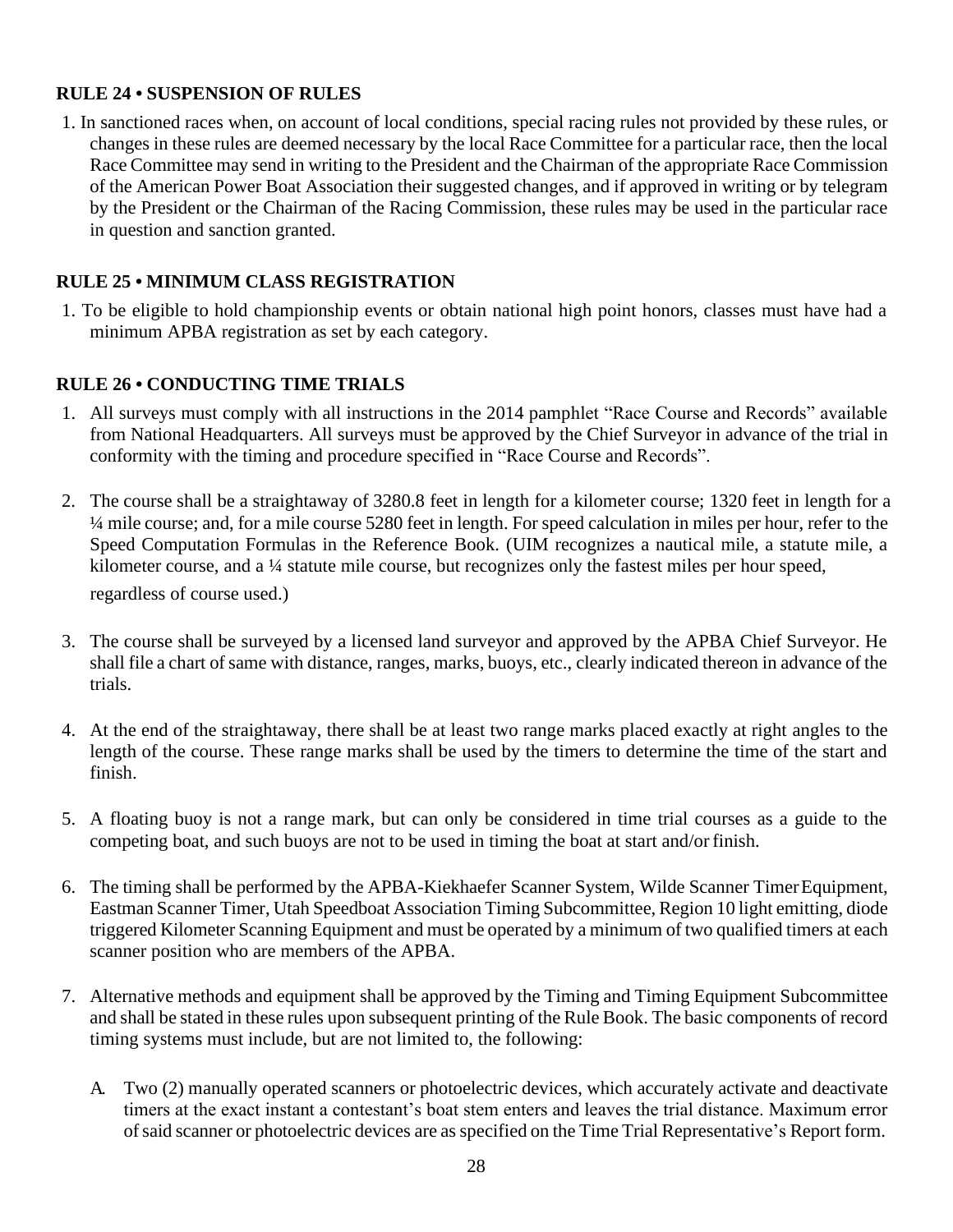- B. A timer system, consisting of at least two (2) electronic digital stop watches, electrically activated directly by the system described in paragraph A above. In the event the two watches do not agree, the official time will be established from the watch with the least elapsed time.
- C. Experimental video timing equipment may also be approved by the APBA Chief Timer.
- D. Photo flash lights will be attached at each scanner position, to be activated by the system described in paragraph A above.
- 8. The test shall consist of two consecutive runs, one of which shall be made in one direction and one in the opposite direction. The boats shall be timed on each of these runs as provided above. All time shall be measured to 1/100th seconds, or better, and all times shall be recorded to 1/100th second. The two times, one for each direction as recorded above  $(26.7.B)$ , shall be averaged and the speed computed using the appropriate Speed Computation Formula in the APBA Reference Book (In the Special Events and Agreements on the APBA web site) and recorded to 1/100th MPH.
- 9. A boat shall not leave the course before the two runs are completed. Should it be necessary to refuel, this shall be done without leaving the course.
- 10. A trial shall be defined as a set of six runs for a driver, crew, equipment, and class as described on the registration entry form. There shall be no changes made to the hull, power plant, crew, etc., during the progress of the trials, except as specifically permitted under the special time trial eligibility rule for Inboards. Minor changes and adjustments shall be allowed. In a class where multiple gear ratios are permitted; final gear ratio changes are allowed in inspection between runs during time trials.
- 11. The start shall be "flying" and time will be taken as the stem of the boat crosses the line.
- 12. Each contesting entry will make the first-round runs in the order established by a drawing of lots preceding the Drivers' Meeting and supervised by the Referee.
	- A. Only one entry for each boat/driver combination per class will be allowed, and, as used in this rule, the word entry refers to a specific boat, driver, class combination.
	- B. No trading of positions between entries is permitted, except as authorized by the Referee at the Drivers' Meeting for special cases of hardship.
	- C. An entry will be charged with having used up two of the runs, one in each direction-whenever the order of rotation requires it to make its trial and it makes two runs, one run or none.
	- D. The order of rotation for the second round and all subsequent rounds are established in the following manner: Any time after an entry had completed a trial, the driver shall inform the Race Committee of his intention of participating in the next round of rotation, and his position shall be placed immediately behind the last previously committed entry in that particular round. An entry may skip as many subsequent rounds of rotation as it desires by not notifying the Race Committee of its intention to run, and it will not be charged with any runs; but if it has notified the Race Committee of its intention to run,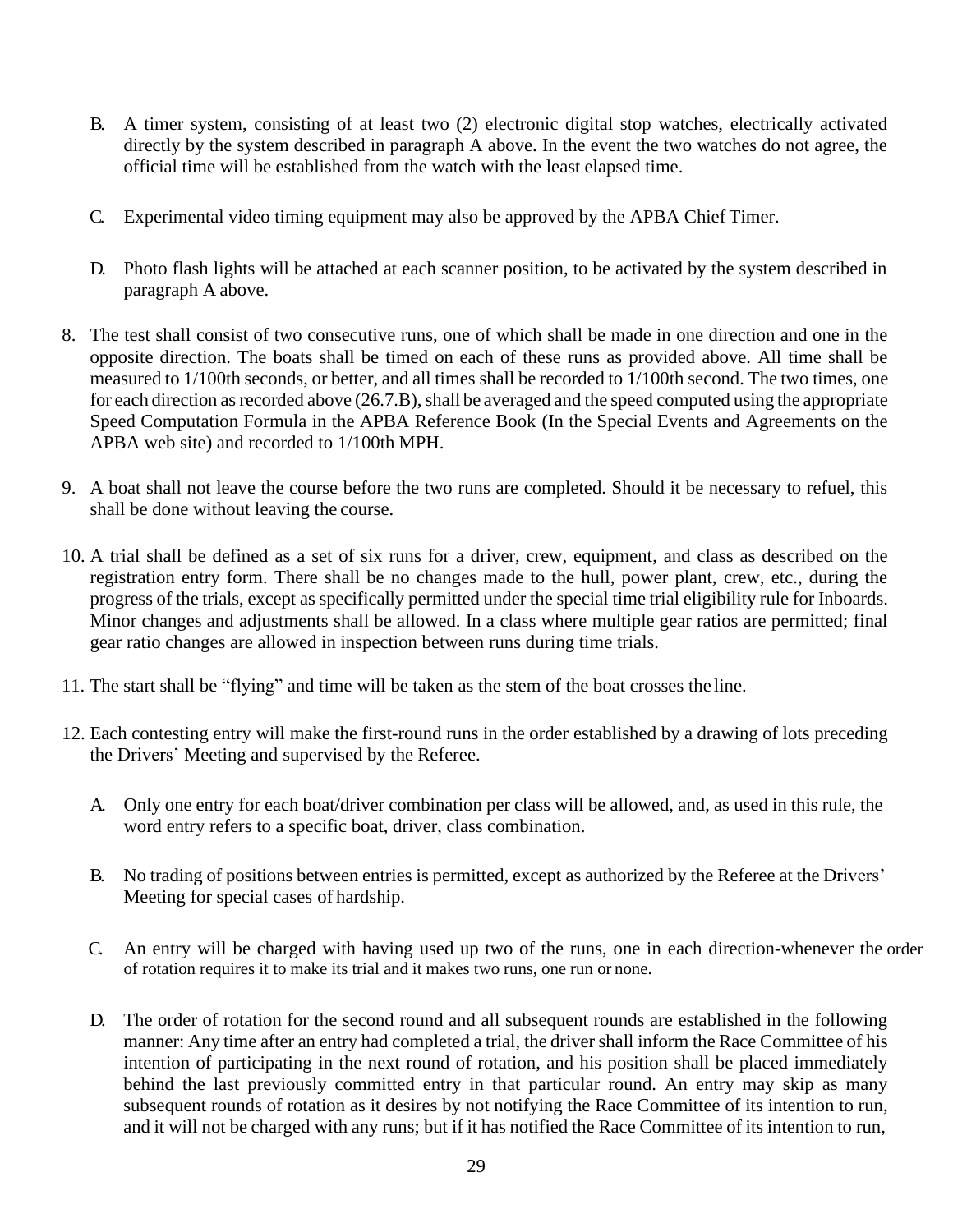as stated above, it will be charged with having used up two rounds when its turn is called, irrespective of whether it makes two runs, one run, or none.

- E. If time permits, and at the discretion of the Race Committee, an entry having used up all of its allowed six runs may, upon payment of a full entry fee, resume its position in the order of rotation for an additional maximum six runs, three in each direction.
- 13. Time Trials shall be conducted at an organized sanctioned regatta held by an organized club or Association unless otherwise authorized by the APBA.
- 14. The APBA Racing Commission will not approve a sanction for a Time Trial for a single boat or for certain specified boats. Any person or persons wishing to hold a time trial for a certain class or classes of boats may do so, but such a time trial must be conducted by a member club of APBA in accordance with the rules for Time Trials and shall be advertised by means of a race circular mailed and/or e-mailed to all members of the classes involved no later than thirty 30 days before the event, display advertised in the Propeller or on the APBA' no later than thirty (30) days before the event, and open to all registered boats in the class or classes to be invited. The parties conducting such an invitational time trialshall be responsible for all of the expenses ofsanction and conduct of the event, and any entry fee charged to participants shall not exceed \$300 per boat except Offshore. Requests for higher fees must be sent to the Race Management Committee at least 60 days prior to the date of the timetrial.
- 15. The two runs of any boat shall be completed within a period of fifteen minutes, except at the discretion of the local RaceCommittee.
- 16. Time permitting, a boat shall have the privilege of making up to and including three consecutive two-way runs, from which shall be selected for the test the two fastest consecutive (each way) runs. Also, a boat that fails to cross the finish line in any one run shall be allowed the privilege of a restart. However, a total of only three restarts shall be allowed.
- 17. When a boat makes more than one two-way run, but leaves the course between one set of two-way runs and her next set of two-way runs, only those times shall be used that are made in any one complete two-way run.
- <span id="page-29-0"></span>18. Quarter MileRecord Trials: All of the above rules shall apply to Time Trials on a 1/4-mile course, in addition to the following:
- Equipment: Boats and motors must comply with all competition rules.
- 19. Officials required to conduct straightaway competition: Chief Referee, Assistant Referee, Assistant Risk Manager, Chief Scorer, Time Trial Representative, a minimum of 2 Scanner Operators per scanner position on site, and one Inspector for each category listed on the sanction.

#### **RULE 27 • OFFICIAL APBA RECORDS**

- 1. Official APBA records will be awarded for the fastest speeds to date asfollows:
	- A. In Competition ALL Classes: 5 miles and/or those distances specified in the rules for the particular class. Timing to be to 1/100th of a second and the calculation of speed to be the first two places after the decimal. (Note: This distance specified by UIM are 5, 10, and 15 miles).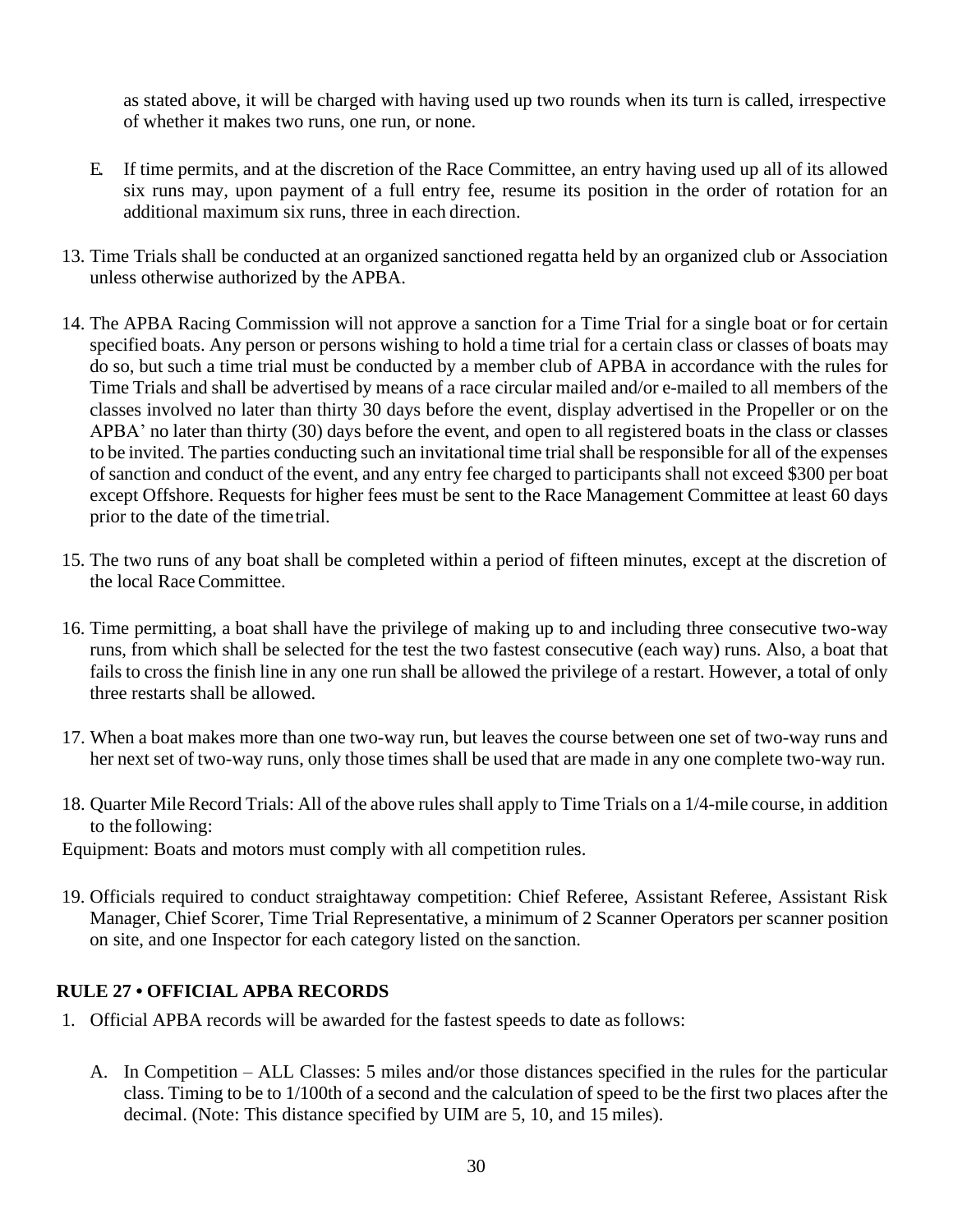- B. Time Trials in all classes: SEE RULE 26; Conducting Time Trials.
- C. Qualification Laps: Unlimited Category only.
- 2. No record shall be awarded unless the new speed equals or betters the previous record speed multiplied by 1.003.
- 3. All competition records shall be made over a one mile, one and one-fourth mile, or one and two-thirds mile course, unless otherwise specified in the rules for the particular class, except in the Unlimited class. (Note: UIM has agreed to accept the various distances specified by APBA.)
- 4. Any boat that betters an existing competitive or straightaway record shall be subject to inspection immediately after its performance unless entered in another event on the same program. In the latter case, the motor must be sealed by the Inspector pending subsequentinspection.
- 5. Each of the respective categories may establish its own criteria concerning competition records. In the absence of such category criteria, the following rules shall apply. No competition records shall be awarded unless there are four (4) bona fide members of the class starting in the heat in which the record is claimed and at least three (3) of the competitors finish the heat. The Unlimited Category is exempt from this provision.
- 6. Official records shall be awarded only in races sanctioned by the American Power Boat Association.
- 7. There shall be no records awarded for lap speeds, except those maintained as a matter of historical interest in the UnlimitedClass.
- 8. Supervision of records and contests shall be vested with the appropriate Racing Commission. (Note:UlM specifies that courses must be laid out in relation to known marks on land.)
- 9. Records shall be awarded only when a Referee, appointed by the Racing Commission, is present.
- 10. No records shall be approved unless the boat and engine were inspected by a person approved by the appropriate RacingCommission.
- 11. No record shall be awarded unless the course is surveyed and the survey approved by APBA Chief Surveyor prior to the event in accordance with all instructions and requirements as outlined in the "Race Courses & Records" pamphlet dated 2010 available from APBA National Headquarters; the boat time, and the motors inspected by person approved by the appropriate racing commission.
- 12. A record shall only be awarded to a person who is an annual racing member of APBA and of a club belonging to APBA.
- 13. The various officials shall file the results of events involving records on the forms provided for the purpose. They must include Surveyor's Statement, Certificate of Accuracy of The Equipment, Contestant's Entry Blank, Scorer's and Timer's Sheet, Time Trial Representative's Report, and Inspector's Report. A Certificate of Accuracy of the Scale(s) shall also be filed when weight regulated classes are involved.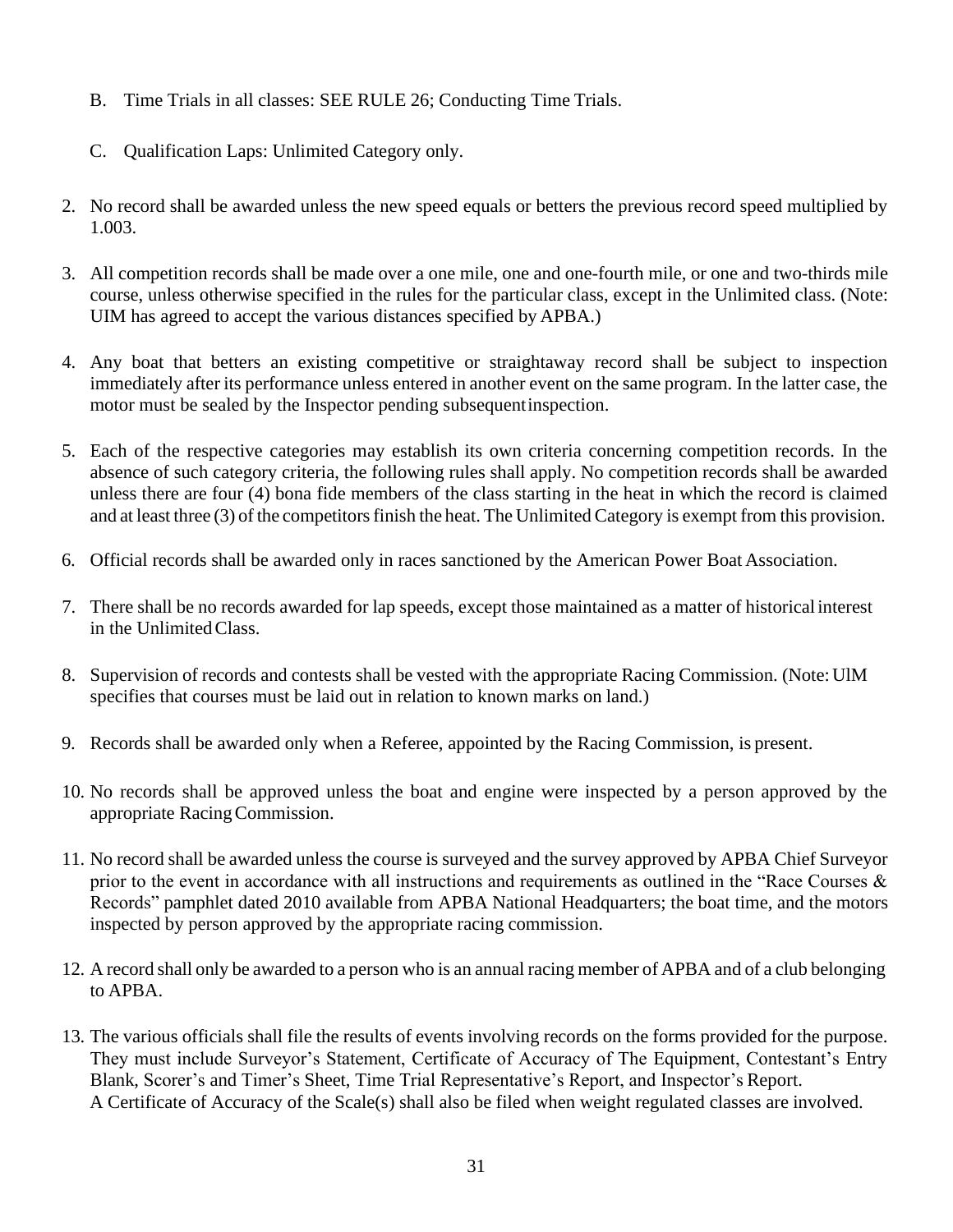- 14. A Certificate of Accuracy of Timing Equipment must contain the results of accuracy checks performed on the watches or electronic timing equipment by a qualified watchmaker or timing equipment expert within seventy-two (72) hours before and after the record event and must show a 24-hour rate error of no more than 26 seconds. Formanually wound stopwatches, the rate must be determined with the stopwatchesfully wound, after 5 minutes
- 15. Only one record on any course shall be allowed on any one particular day for a given class. The highest speed made during a day for that particular class and course shall be considered a record provided the same meets all requirements. (No simultaneous record runs.)
- 16. In classes having both piston displacement and hull requirements, a boat must comply with all requirements of the class for which a record is claimed.

<span id="page-31-0"></span>17. APBA will submit applications for new world records to UIM following approval of the application by the Category Governing Body concerned, provided that the driver or owner makes proper application for the new world record and includes the fee required to cover the cost of recording, processing and preparation of the certificates. UIM approves new records ONLY if UIM fees are paid. No records shall be eligible for UIM recognition unless the speed betters the current APBA class speed by the required factor. UIM requires that APBA transmit the application to UIM no later than four (4) weeks after the trial date for UIM classes and sixteen (16) weeks for APBA classes. Requests after this time period will not be accepted by UIM.

## **RULE 28 • TIME TRIAL REPRESENTATIVE**

- 1. The responsibilities of the Time Trial Representative are:
	- A. To observe the conduct of Time Trials, including the recording of times and their conversions tospeed.
	- B. To advise the Referee on all aspects of the rules governing Time Trials.
	- C. To ascertain the proper functioning of all timing equipment before, during, and immediately after the Time Trials.
	- D. To submit a Time Trial Representative's Report to the Referee, with copies to the Chairman of the Cognizant Racing Commission, and the Chairman of the Timing Subcommittee. Thisreport will become part of the Referee's report and will contain approval of the timing equipment and timing procedures, or any reason in detail for withholding such approval.
- 2. Region chairman will submit a list of time trial representative nominees from their region to the Chairman of the Timers and Timing Subcommittee. The Chairman of the Timers and Timing Subcommittee will appoint a number of qualified representatives from the nominees submitted and they shall serve during the racing year of their appointment. The appointments will be listed on the APBA website and the Time Trial Representatives for any time trial shall be selected from this list.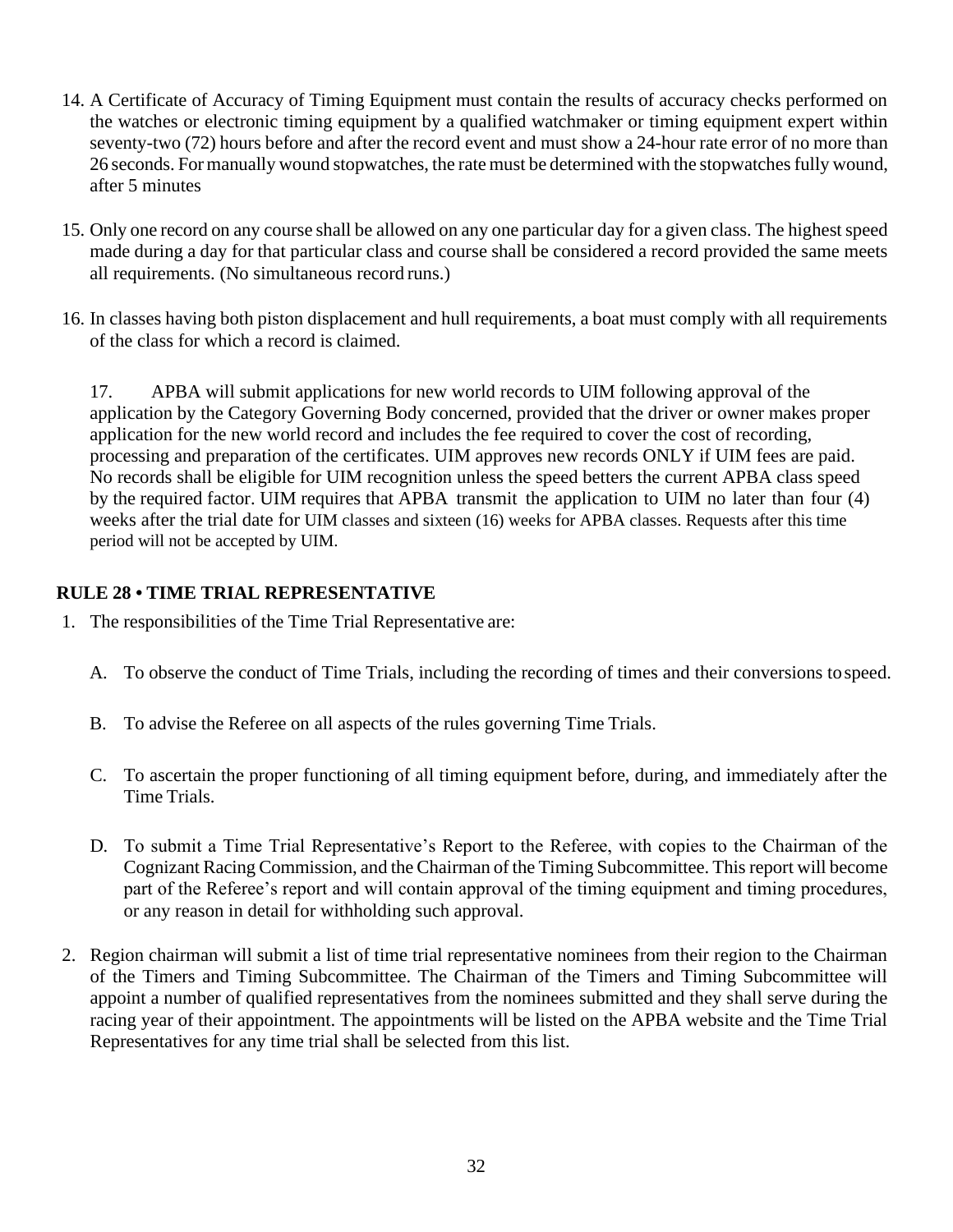#### <span id="page-32-0"></span>**RULE 29 • INSPECTORS AND DUTIES**

- 1. At sanctioned races, an Inspector, selected from a list of approved Inspectors, shall be present.
- 2. It shall be the responsibility of the Inspector to attend the Drivers' Meeting and any meeting of the Race Committee. The Inspector shall inform the drivers on the number of finishers required in inspection after the race.
- 3. It shall be the duty of the Inspector to see that all provisions of the technical rules are complied with by contestants and report in writing to the respective APBA Racing Commission.
- 4. The Inspector shall act as a member of the Race Committee in connection with the race or regatta. He shall have power to enforce all provisions of the technical rules.
- 5. Immediately after the conclusion of any event where a record is claimed, the Inspector must see that the boats and motors are inspected and make a report and shall file a copy of the report with APBA Headquarters, Category Chairman and Referee.
- 6. The Chairman of each Racing Commission shall appoint a number of persons qualified to act as Inspector who shall serve during the racing year of their appointment. Officials who have passed the previous year's test shall be grandfathered for a period of 45 days after the new test comes out.
- 7. In case of an emergency, any member of a Racing Commission may designate an Inspector for any particular regatta.
- 8. Technical questions regarding the legality of a boat or motor shall be referred to the inspector at each respective race site.
- 9. Motors, hulls, and other equipment subject to rules shall be inspected by the inspector, and a report of any violation of rules and regulations submitted at the earliest possible moment to the Referee foraction.
- 10. Immediately after the finish of a race, contestants shall report with their boats and motors to the Inspector at such place as designated by the Race Committee. The boat and motor shall remain in the custody of the Inspector until dismissed. For the purpose of the enforcement of technical rules, the engine and boat shall be assumed to have been raced in the same condition in which it appears during post-raceinspection.
- 11. The inspectors shall have the power after the finish of any race to order any contestant to dismantle his motor for inspection and measurement. Any contestant refusing to comply with the orders of the Inspector or Pit Manager or who violates the provisions of Section 12 of this rule shall be disqualified by theReferee.
- 12. Each winning boat and motor and such others as may be designated by the Referee, shall be torn down, inspected, measured and weighed, when weight is a requirement. The Referee may waive inspection except at National Championship regattas or if a protest has been filed or records are claimed.
- 13. The Inspector shall inspect and check the boat with the same powers and requirements defined for motors. Boats in each weight regulated class must be weighed at the Inspector's discretion. If the category requires the boat to have its own lifting bridle, it will be disqualified if not available at weigh in. All water must be removed from the boat prior to weigh-in.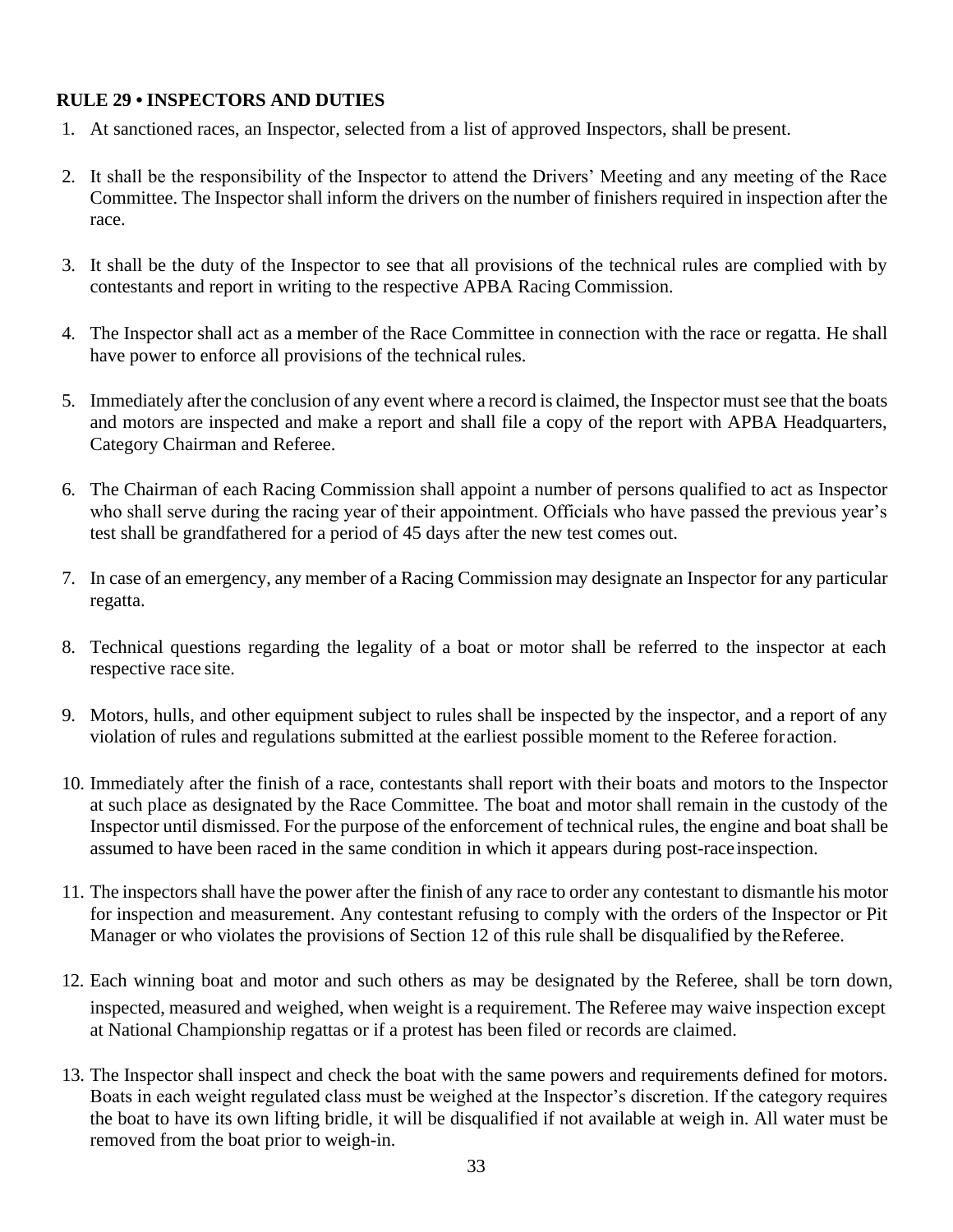- 14. The driver shall be responsible for the condition of the motor and hull as raced. Errors on the part of the manufacturer, boat builder, mechanic, or previous owner shall not excuse noncompliance with therules.
- 15. Whenever the Inspector has a technical disqualification, he must immediately complete the APBA form "NOTICE OF TECHNICAL DISQUALIFICATION" and have the Referee sign it. The Referee is to see that this completed form is given to the driver or owner as soon as possible.

### <span id="page-33-0"></span>**RULE 30 • DUTIES OF THE SCORER**

- 1. Must be a currently active member of the American Power Boat Association.
- 2. The scoring test will be updated every two years. Scoring candidates must take and pass the scoring test with the minimum required passing grade PRIOR to being named Scorer. Scorers who have passed the previous test shall be grandfathered for a period of 45 days after the new test comes out.
- 3. Will be named Scorer by Region Chairman for only those races in which he/she is qualified bycategory.
- 4. Must be chosen from the list of approved scorers published in the current rule book.
- 5. Shall be in charge of registration and scoring and shall be responsible for maintaining only trained qualified personnel to assist in the duties of same.
- <span id="page-33-1"></span>6. Is responsible for reviewing and submitting all summary sheets, scorers/timer's data sheets, original entry blanks, liability release waivers, minor releases, official's sign in sheets, money and any other registration forms used to APBA Headquarters within the specified time required.
- 7. Shall assist the Referee in completing accident/incident reports.
- 8. Must enforce all category and general racing rules pertaining to a Scorer as stated in the current rulebook.
- 9. Shall act as a member of the race committee.

#### **RULE 31 • REFEREES AND DUTIES**

- 1. Each Racing Commission Chairman shall appoint a number of persons qualified to act as Referees, who shall serve during the racing year of their appointment.
- 2. All referees must have completed and passed a yearly Referee test before being approved to work an event. Officials who have passed the previous year's test shall be grandfathered for a period of 45 days after the new test comes out.
- 3. At all sanctioned events a Referee and Assistant Referee, selected from the list of approved Referees, shall be present.
- 4. In case of an emergency, any member of a Racing Commission may designate a Referee for any particular regatta.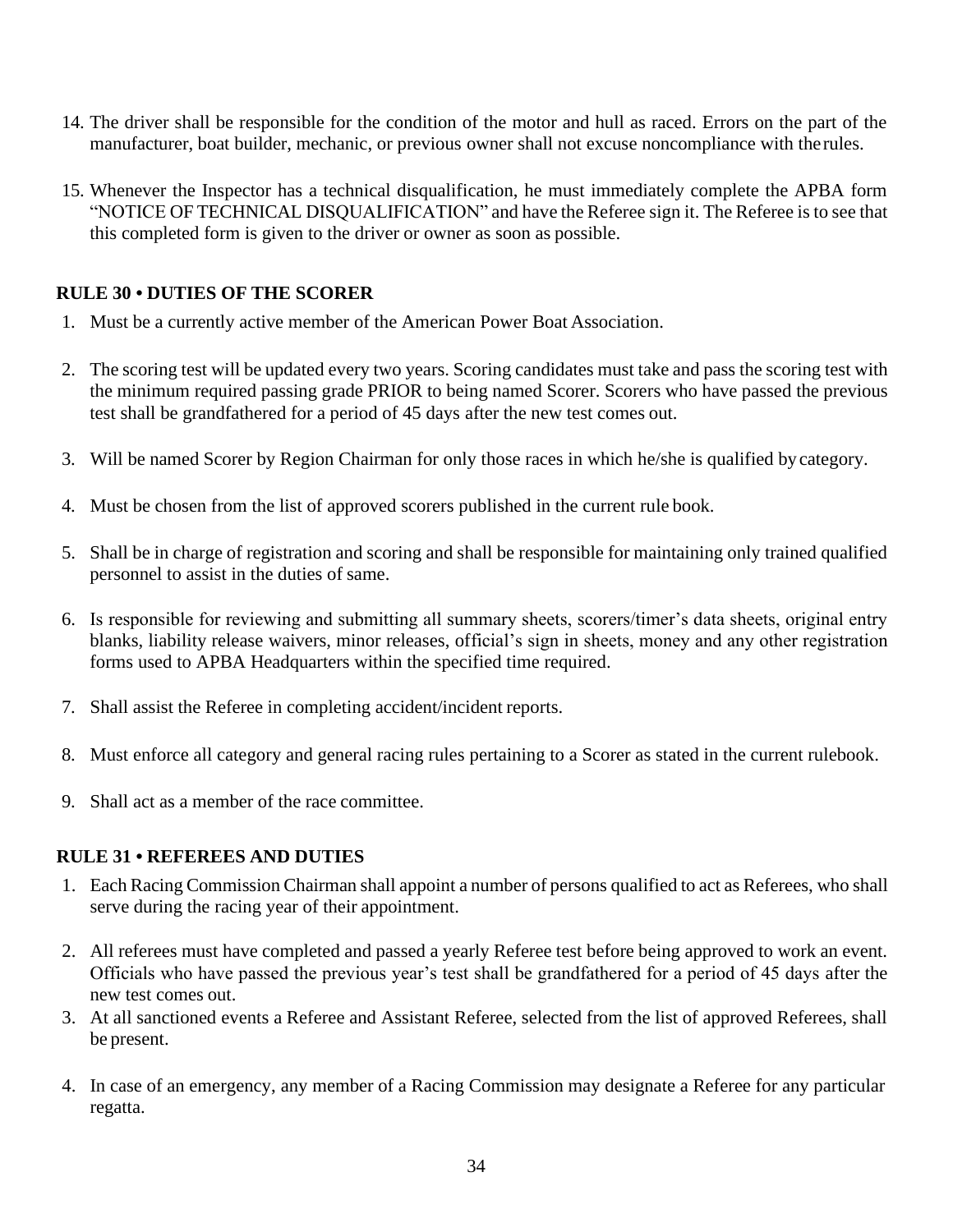- 5. The Referee is the bona fide representative of the appropriate Racing Commission, with all personnel connected with the regatta, officials, drivers, mechanics, and owners to be under the jurisdiction of the Referee during the entire regatta.
- 6. The Referee is to have in his/her possession a copy of the insurance certificate before any boats are allowed on the race course.
- 7. It is the particular duty of the Referee to see that the INSURANCE WAIVER and RELEASE FORMS are being signed by all PARTICIPANTS and that everyone who signs a waiver wears a nontransferable wrist band that must be worn on the wrist, as verification that the waiver has been signed. Other forms of verification are not acceptable.
- 8. It shall be the Referee's responsibility to attend all Drivers' Meetings, protest hearings, and any meeting of the Race Committee, and while he may advise, he does not vote. The Referee must assure himself that all questions regarding rules, conduct of the regatta, and conditions of awarding of posted prizes are thoroughly explained to all contestants. The Referee should also inform the drivers whether or not all requirements for sanction have been provided for.
- 9. A Referee will be on the Judges' Stand at all times during the running of a heat. Should the Referee have to leave the Judges' Stand for any reason, the race or heat is to STOP, until he/she returns, unless an assistant or alternate Referee is present. The assistant Referee or alternate Referee will then take over as the Referee with all authority until he/she returns.
- 10. The Referee must realize that he/she is there to prevent errors, if possible, and help make a smooth-running regatta. He shall advise the Race Committee or make suggestion for the proper handling of the race. His suggestions to the Race Committee as to course, conduct, inspection, and compliance with rules, etc. must be observed. He shall insist that all provisions of the racing rules be complied with at all times.
- 11. While rendering this assistance, he still must never assume the responsibility rightfully belonging to the Committee Chairman and other officials. He shall not act as a member of the Race Committee or any other committee in connection with the race orregatta.
- 12. No specific duties shall be assigned to the Referee such as Announcer, Timer, Surveyor, Inspector, etc. Although a Referee is forbidden to act in other official capacities, this does not prohibit his instructing officials when they obviously are unfamiliar with their work. To observe formalities, all matters are handled through the race committee chairman.
- 13. It shall be the duty of the Referee to see that officials themselves obey all rules and impartially compel obedience by others. He/She must make sure the timing, scoring, and all other details of procedure are properly handled and correctly recorded on standard forms. He/She is to see that adequate pit facilities, pit security, and course patrols are provided and that promises as to prizes or other inducements of the race circular are fulfilled.
- 14. 1t shall be the duty of the Referee to report in writing to APBA Chief Referee and Category Chairman any problems that he/she may have enforcing any rules. This report is to be done not later than eight (8) days after the final day of the sanction.